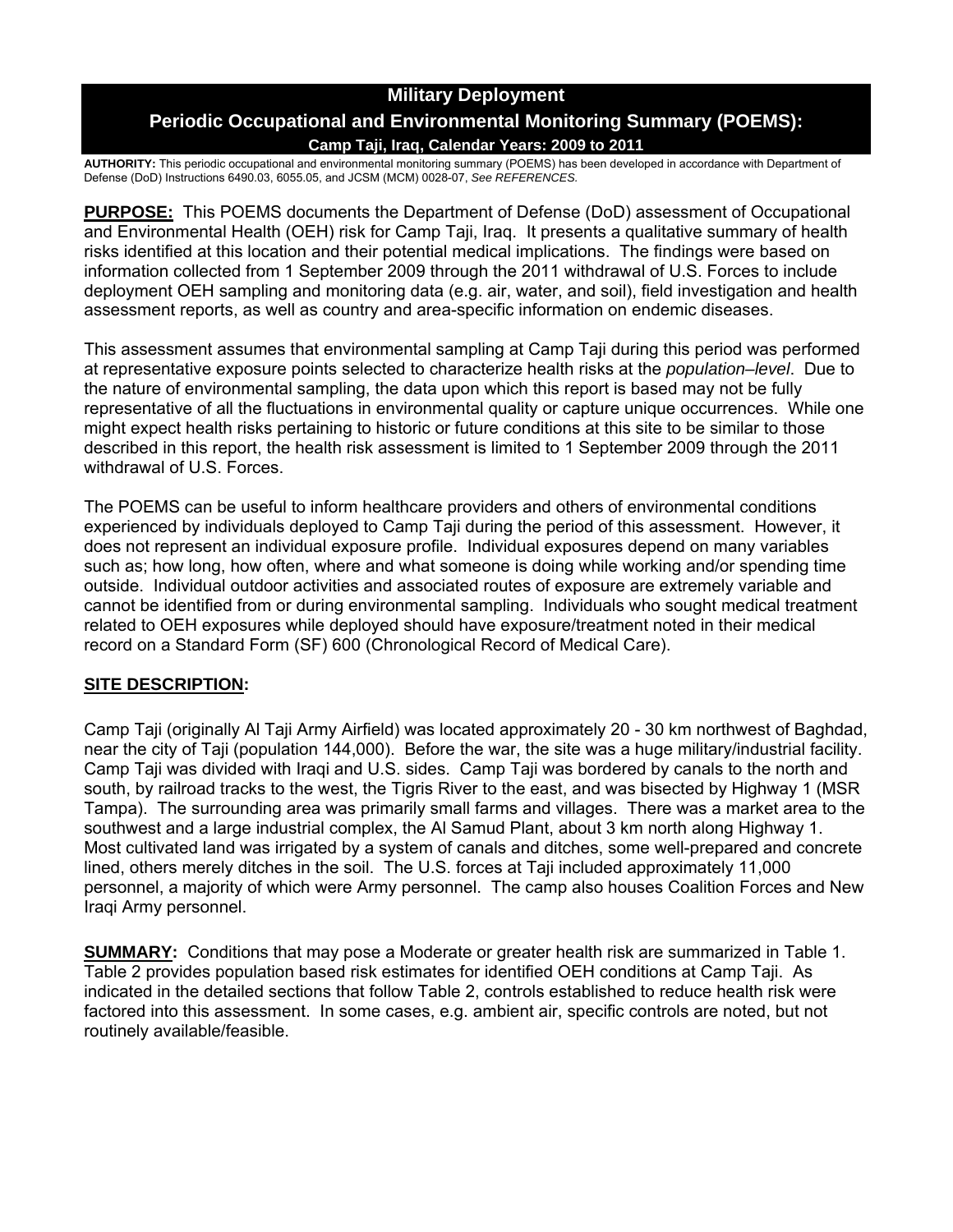### **Table 1: Summary of Occupational and Environmental Conditions with MODERATE or Greater Health Risk**

*Short-term health risks & medical implications:* The following hazards may be associated with potential acute effects in some personnel during deployment at Camp Taji, Iraq:

Inhalable coarse particulate matter less than 10 micrometers in diameter  $(PM_{10})$ ; food/waterborne diseases (e.g., bacterial diarrhea, Hepatitis A, Typhoid/paratyphoid fever, diarrhea-protozoal, diarrhea-cholera, Brucellosis, Hepatitis E); other endemic diseases (cutaneous leishmaniasis, Crimean-Congo hemorrhagic fever, Sandfly fever, Tuberculosis (TB), Leptospirosis, Schistosomiasis, Rabies, Q fever); venomous animals and insects, heat stress; and burn pits. For food/waterborne diseases (e.g., bacterial diarrhea, Hepatitis A, Typhoid/paratyphoid fever, diarrhea-protozoal, diarrheacholera, Brucellosis, Hepatitis E), if ingesting food and water off post, the health effects can temporarily incapacitate personnel (diarrhea) or result in prolonged illness (Hepatitis A, Typhoid fever, Hepatitis E, and Brucellosis). Risks from food/waterborne diseases may have been reduced with preventive medicine controls and mitigation, which includes Hepatitis A and Typhoid fever vaccinations, and only drinking from approved water sources in accordance with standing CENTCOM policy. For other vector-borne endemic diseases (cutaneous leishmaniasis, Crimean-Congo hemorrhagic fever, Sandfly fever), these diseases may constitute a significant risk due to exposure to biting vectors; risk was reduced to low by proper wear of treated uniform, application of repellent to exposed skin, and appropriate chemoprophylaxis. For respiratory diseases (Tuberculosis (TB)), personnel in close-quarter conditions could have been at risk for person-to-person spread. For water-contact diseases (Leptospirosis, Schistosomiasis), activities involving extensive contact with surface water increase risk. Animal contact diseases (Rabies, Q fever), pose year-round risk. For venomous animals and insects (specifically spiders, scorpions, and snakes), if encountered, effects of venom vary with species from mild localized swelling to potentially lethal effects. For heat stress, risk can be greater for susceptible persons including those older than 45, of low fitness level, unacclimatized personnel, or individuals with underlying medical conditions. Risks from heat stress may have been reduced with preventive medicine controls, proper work-rest cycles, and mitigation.

Air quality: For inhalational exposure to high levels of dust and  $PM_{10}$ , such as during high winds or dust storms, exposures may result in mild to more serious short-term health effects (e.g., eye, nose or throat and lung irritation) in some personnel while at this site, and certain subgroups of the deployed forces (e.g., those with pre-existing asthma/respiratory and cardiopulmonary conditions) were at greatest risk of developing notable health effects. Likewise, for burn pits, exposures to high levels of  $PM_{10}$  in the smoke may also result in mild to more serious short-term health effects (e.g., eye, nose or throat and lung irritation) in some personnel and certain subgroups while at this site. Although most effects from exposure to  $PM_{10}$  and to burn pit smoke should have resolved post-deployment, providers should be prepared to consider the relationship between deployment exposures and current complaints. Some individuals may have sought treatment for acute respiratory irritation during their time at Camp Taji, Iraq. Personnel who reported with symptoms or required treatment while at this site should have exposure/treatment noted in medical record (e.g., electronic medical record or on a Standard Form (SF) 600 (*Chronological Record of Medical Care*).

*Long-term health risks & medical implications:* The following hazards may be associated with potential chronic health effects in some personnel during deployment at Camp Taji, Iraq:

Inhalable particulate matter less than 2.5 micrometers in diameter ( $PM_{2.5}$ ) and Leishmaniasis-visceral infection. Leishmaniasis is transmitted by sand flies. Visceral leishmaniasis (a more latent form of the disease) causes a severe febrile illness, which typically requires hospitalization with convalescence over 7 days. The leishmaniasis parasites may survive for years in infected individuals. Consequently, this infection may go unrecognized until infections become symptomatic years later.

Air Quality: It is considered possible that some otherwise healthy personnel who were exposed for a long-term period to particulate matter less than 2.5 micrometers in diameter (PM<sub>2.5</sub>) could develop certain health conditions (e.g., reduced lung function, cardiopulmonary disease). Personnel with a history of asthma or cardiopulmonary disease could potentially be more likely to develop such chronic health conditions. While the PM exposures were documented and archived, at this time there were no specific recommended, post-deployment medical surveillance evaluations or treatments. Providers should still consider overall individual health status (e.g., any underlying conditions/susceptibilities) and any potential unique individual exposures (such as burn pits, or occupational or specific personal dosimeter data) when assessing individual concerns. Certain individuals may need to be followed/evaluated for specific occupational exposures/injuries (e.g., annual audiograms as part of the medical surveillance for those enrolled in the Hearing Conservation Program; and personnel covered by Respiratory Protection Program and/or Hazardous Waste/Emergency Responders Medical Surveillance).

> Page 2 of 26 Reviewed by CENTCOM SG (20 December 2011) Final Approval Date (18 December 2012)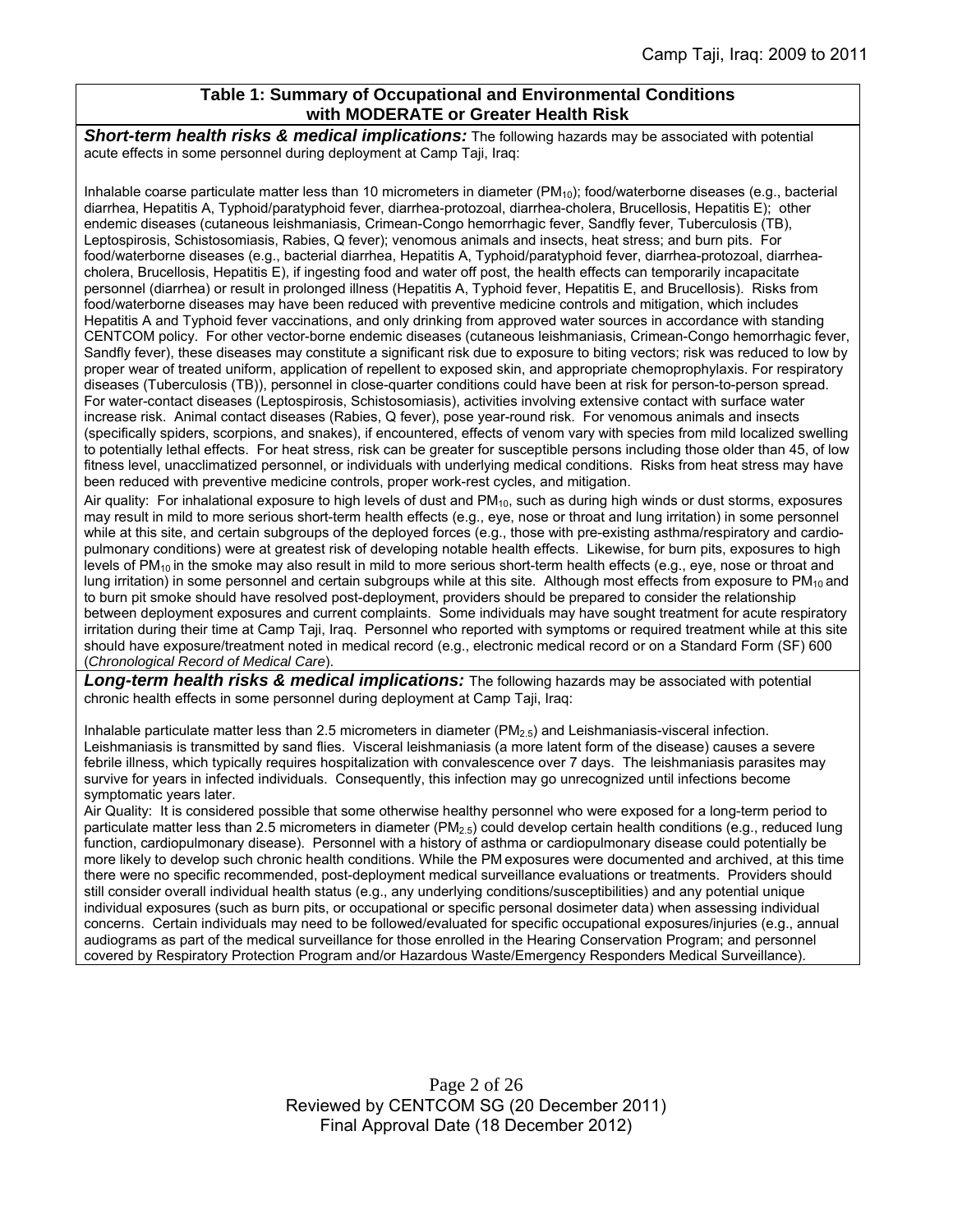| Source of<br><b>Identified Health</b><br>Risk <sup>3</sup>               | Unmitigated Health Risk Estimate <sup>4</sup>                                                                                                                                                                                                                                                                                                                                                                                                                                                                                                                       | <b>Control Measures</b><br>Implemented                                                                                                                                                                              | <b>Residual Health Risk Estimate<sup>4</sup></b>                                                                                                                                                                                                                                                                                                                                                                                                                                                                                                                    |
|--------------------------------------------------------------------------|---------------------------------------------------------------------------------------------------------------------------------------------------------------------------------------------------------------------------------------------------------------------------------------------------------------------------------------------------------------------------------------------------------------------------------------------------------------------------------------------------------------------------------------------------------------------|---------------------------------------------------------------------------------------------------------------------------------------------------------------------------------------------------------------------|---------------------------------------------------------------------------------------------------------------------------------------------------------------------------------------------------------------------------------------------------------------------------------------------------------------------------------------------------------------------------------------------------------------------------------------------------------------------------------------------------------------------------------------------------------------------|
| <b>AIR</b>                                                               |                                                                                                                                                                                                                                                                                                                                                                                                                                                                                                                                                                     |                                                                                                                                                                                                                     |                                                                                                                                                                                                                                                                                                                                                                                                                                                                                                                                                                     |
| Particulate<br>matter less than<br>10 microns in<br>diameter $(PM_{10})$ | Short-term: Low to Moderate, Daily<br>levels vary, acute health effects (e.g.,<br>upper respiratory tract irritation) more<br>pronounced during peak days. More<br>serious effects are possible in<br>susceptible persons (e.g., those with<br>asthma/existing respiratory diseases).<br>Long-term: No health guidelines                                                                                                                                                                                                                                            | Limiting strenuous<br>physical activities when air<br>quality is especially poor;<br>and actions such as<br>closing tent flaps,<br>windows, and doors.                                                              | Short-term: Low to Moderate, Daily<br>levels vary, acute health effects (e.g.,<br>upper respiratory tract irritation) more<br>pronounced during peak days. More<br>serious effects are possible in<br>susceptible persons (e.g., those with<br>asthma/existing respiratory diseases).<br>Long-term: No health guidelines                                                                                                                                                                                                                                            |
| Particulate<br>matter less than<br>2.5 microns in<br>diameter $(PM2.5)$  | Short-term: Low, A majority of the time<br>mild acute (short term) health effects<br>are anticipated; certain peak levels<br>may produce mild eye, nose, or throat<br>irritation in some personnel and pre-<br>existing health conditions (e.g.,<br>asthma, or cardiopulmonary diseases)<br>may be exacerbated.<br>Long-term: Moderate. A small<br>percentage of personnel may be at<br>increased risk for developing chronic<br>conditions. Particularly those more<br>susceptible to acute effects (e.g.,<br>those with asthma/existing respiratory<br>diseases). | Limiting strenuous<br>physical activities when air<br>quality is especially poor;<br>and actions such as<br>closing tent flaps,<br>windows, and doors.                                                              | Short-term: Low, A majority of the time<br>mild acute (short term) health effects<br>are anticipated; certain peak levels<br>may produce mild eye, nose, or throat<br>irritation in some personnel and pre-<br>existing health conditions (e.g.,<br>asthma, or cardiopulmonary diseases)<br>may be exacerbated.<br>Long-term: Moderate. A small<br>percentage of personnel may be at<br>increased risk for developing chronic<br>conditions. Particularly those more<br>susceptible to acute effects (e.g.,<br>those with asthma/existing respiratory<br>diseases). |
| <b>ENDEMIC</b><br><b>DISEASE</b>                                         |                                                                                                                                                                                                                                                                                                                                                                                                                                                                                                                                                                     |                                                                                                                                                                                                                     |                                                                                                                                                                                                                                                                                                                                                                                                                                                                                                                                                                     |
| Food<br>borne/Waterborne<br>(e.g., diarrhea-<br>bacteriological)         | Short-term: Variable, High (bacterial<br>diarrhea, hepatitis A, typhoid fever) to<br>Moderate (diarrhea-cholera, diarrhea-<br>protozoal, brucellosis and hepatitis E).<br>If local food/water were consumed, the<br>health effects can temporarily<br>incapacitate personnel (diarrhea) or<br>result in prolonged illness (Hepatitis A,<br>Typhoid fever, Brucellosis, Hepatitis<br>E)                                                                                                                                                                              | Preventive measures<br>include Hepatitis A and<br>Typhoid fever vaccination<br>and consumption of food<br>and water only from<br>approved sources.                                                                  | Short-term: Low to none                                                                                                                                                                                                                                                                                                                                                                                                                                                                                                                                             |
|                                                                          | Long-term: none identified                                                                                                                                                                                                                                                                                                                                                                                                                                                                                                                                          |                                                                                                                                                                                                                     | Long-term: No data available                                                                                                                                                                                                                                                                                                                                                                                                                                                                                                                                        |
| Arthropod Vector<br>Borne                                                | Short-term: Variable, Moderate for<br>leishmaniasis-cutaneous, Crimean-<br>Congo hemorrhagic fever, and sandfly<br>fever; Low for West Nile fever, sindbis,<br>rickettsioses-tickborne, and typhus-<br>murine (fleaborne).                                                                                                                                                                                                                                                                                                                                          | Preventive measures<br>include proper wear of<br>treated uniform,<br>application of repellent to<br>exposed skin, and bed net<br>use, minimizing areas of<br>standing water and<br>appropriate<br>chemoprophylaxis. | Short-term: Low                                                                                                                                                                                                                                                                                                                                                                                                                                                                                                                                                     |
|                                                                          | Long-term: Low (Leishmaniasis-<br>visceral infection)                                                                                                                                                                                                                                                                                                                                                                                                                                                                                                               |                                                                                                                                                                                                                     | Long-term: No data available                                                                                                                                                                                                                                                                                                                                                                                                                                                                                                                                        |
| Water-Contact<br>(e.g. wading,<br>swimming)                              | Short-term: Moderate for leptospirosis<br>and schistosomiasis.                                                                                                                                                                                                                                                                                                                                                                                                                                                                                                      |                                                                                                                                                                                                                     | Short-term: Moderate for leptospirosis<br>and schistosomiasis.                                                                                                                                                                                                                                                                                                                                                                                                                                                                                                      |
|                                                                          | Long-term: No data available                                                                                                                                                                                                                                                                                                                                                                                                                                                                                                                                        |                                                                                                                                                                                                                     | Long-term: No data available                                                                                                                                                                                                                                                                                                                                                                                                                                                                                                                                        |
| Respiratory                                                              | Short-term: Variable; Moderate for<br>tuberculosis (TB) to Low for<br>meningococcal meningitis.                                                                                                                                                                                                                                                                                                                                                                                                                                                                     | Providing adequate living<br>and work space; medical<br>screening; vaccination                                                                                                                                      | Short-term: Low                                                                                                                                                                                                                                                                                                                                                                                                                                                                                                                                                     |
|                                                                          | Long-term: No data available                                                                                                                                                                                                                                                                                                                                                                                                                                                                                                                                        |                                                                                                                                                                                                                     | Long-term: No data available                                                                                                                                                                                                                                                                                                                                                                                                                                                                                                                                        |

**Table 2. Population-Based Health Risk Estimates - Camp Taji, Iraq 1, 2**

Page 3 of 26 Reviewed by CENTCOM SG (20 December 2011) Final Approval Date (18 December 2012)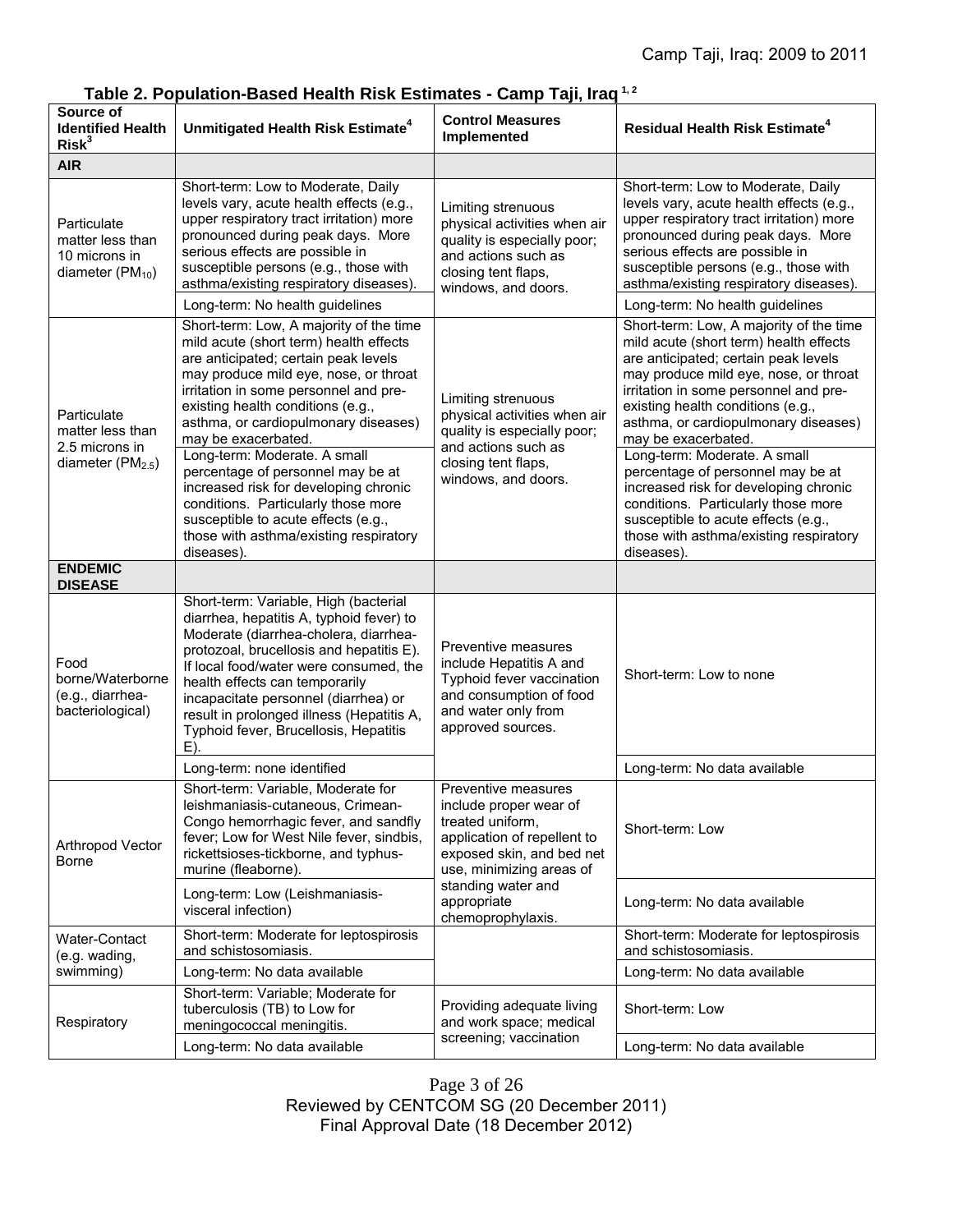| Source of<br><b>Identified Health</b><br>Risk <sup>3</sup> | Unmitigated Health Risk Estimate <sup>4</sup>                                                                                                                                                                                                     | <b>Control Measures</b><br>Implemented                                                                                                                                            | Residual Health Risk Estimate <sup>4</sup>                                                                                                                                                                                                       |
|------------------------------------------------------------|---------------------------------------------------------------------------------------------------------------------------------------------------------------------------------------------------------------------------------------------------|-----------------------------------------------------------------------------------------------------------------------------------------------------------------------------------|--------------------------------------------------------------------------------------------------------------------------------------------------------------------------------------------------------------------------------------------------|
|                                                            | Short-term: Variable; Moderate for<br>rabies and Q-fever, and Low for<br>Anthrax and H5N1 avian influenza.                                                                                                                                        | Prohibiting contact with,<br>adoption, or feeding of<br>feral animals IAW U.S.                                                                                                    | Short-term: No data available                                                                                                                                                                                                                    |
| <b>Animal Contact</b>                                      | <b>Central Command</b><br>(CENTCOM) General<br>further reduced in the<br>Long-term: Low (Rabies)<br>rabies prophylaxis IAW<br>The Center for Disease<br>Committee on<br><b>Immunization Practices</b><br>guidance.                                | Order (GO) 1B. Risks are<br>event of assessed contact<br>by prompt post-exposure<br>Control's (CDC) Advisory                                                                      | Long-term: No data available                                                                                                                                                                                                                     |
| <b>VENOMOUS</b><br><b>ANIMAL/</b><br><b>INSECTS</b>        |                                                                                                                                                                                                                                                   |                                                                                                                                                                                   |                                                                                                                                                                                                                                                  |
| Snakes,<br>scorpions, and<br>spiders                       | Short-term: Variable, Low; If<br>encountered, effects of venom vary<br>with species from mild localized<br>swelling (e.g. Scorpio maurus) to High,<br>potentially lethal effects (e.g. Vipera<br>albicornuta).                                    | Risk reduced by avoiding<br>contact, proper wear of<br>uniform (especially<br>footwear), and proper and<br>timely treatment.                                                      | Short-term: Variable, Low; If<br>encountered, effects of venom vary<br>with species from mild localized<br>swelling (e.g. Scorpio maurus) to High,<br>potentially lethal effects (e.g. Vipera<br>albicornuta).                                   |
|                                                            | Long-term: No data available                                                                                                                                                                                                                      |                                                                                                                                                                                   | Long-term: No data available                                                                                                                                                                                                                     |
| <b>HEAT/COLD</b><br><b>STRESS</b>                          |                                                                                                                                                                                                                                                   |                                                                                                                                                                                   |                                                                                                                                                                                                                                                  |
| Heat                                                       | Short-term: Variable; Risk of heat<br>injury is High for April - October,<br>Moderate for November - March, and<br>Low for December - February.                                                                                                   | Work-rest cycles, proper<br>hydration and nutrition,<br>and Wet Bulb Globe<br>Temperature (WBGT)<br>monitoring.                                                                   | Short-term: Variable; Risk of heat<br>injury in unacclimatized or susceptible<br>personnel is High for April - October,<br>Moderate for November - March, and<br>Low for December - February.                                                    |
|                                                            | Long-term: Low, The long-term risk<br>was Low. However, the risk may be<br>greater to certain susceptible persons-<br>those older (i.e., greater than 45<br>years), in lesser physical shape, or<br>with underlying medical/health<br>conditions. |                                                                                                                                                                                   | Long-term: Low, The long-term risk is<br>Low. However, the risk may be<br>greater to certain susceptible persons-<br>those older (i.e., greater than 45<br>years), in lesser physical shape, or<br>with underlying medical/health<br>conditions. |
| Cold                                                       | Short-term: Low risk of cold<br>stress/injury.                                                                                                                                                                                                    | Risks from cold stress<br>reduced with protective                                                                                                                                 | Short-term: Low risk of cold<br>stress/injury.                                                                                                                                                                                                   |
|                                                            | Long-term: Low; Long-term health<br>implications from cold injuries are rare<br>but can occur, especially from more<br>serious injuries such as frost bite.                                                                                       | measures such as use of<br>the buddy system, limiting<br>exposure during cold<br>weather, proper hydration<br>and nutrition, and proper<br>wear of issued protective<br>clothing. | Long-term: Low; Long-term health<br>implications from cold injuries are rare<br>but can occur, especially from more<br>serious injuries such as frost bite.                                                                                      |
| <b>NOISE</b>                                               |                                                                                                                                                                                                                                                   |                                                                                                                                                                                   |                                                                                                                                                                                                                                                  |
| Continuous<br>(Flightline, Power<br>Production)            | Short-term: Low                                                                                                                                                                                                                                   | Hearing protection used<br>by personnel in higher risk<br>areas                                                                                                                   | Short-term: Low                                                                                                                                                                                                                                  |
|                                                            | Long-term: Low                                                                                                                                                                                                                                    |                                                                                                                                                                                   | Long-term: Low                                                                                                                                                                                                                                   |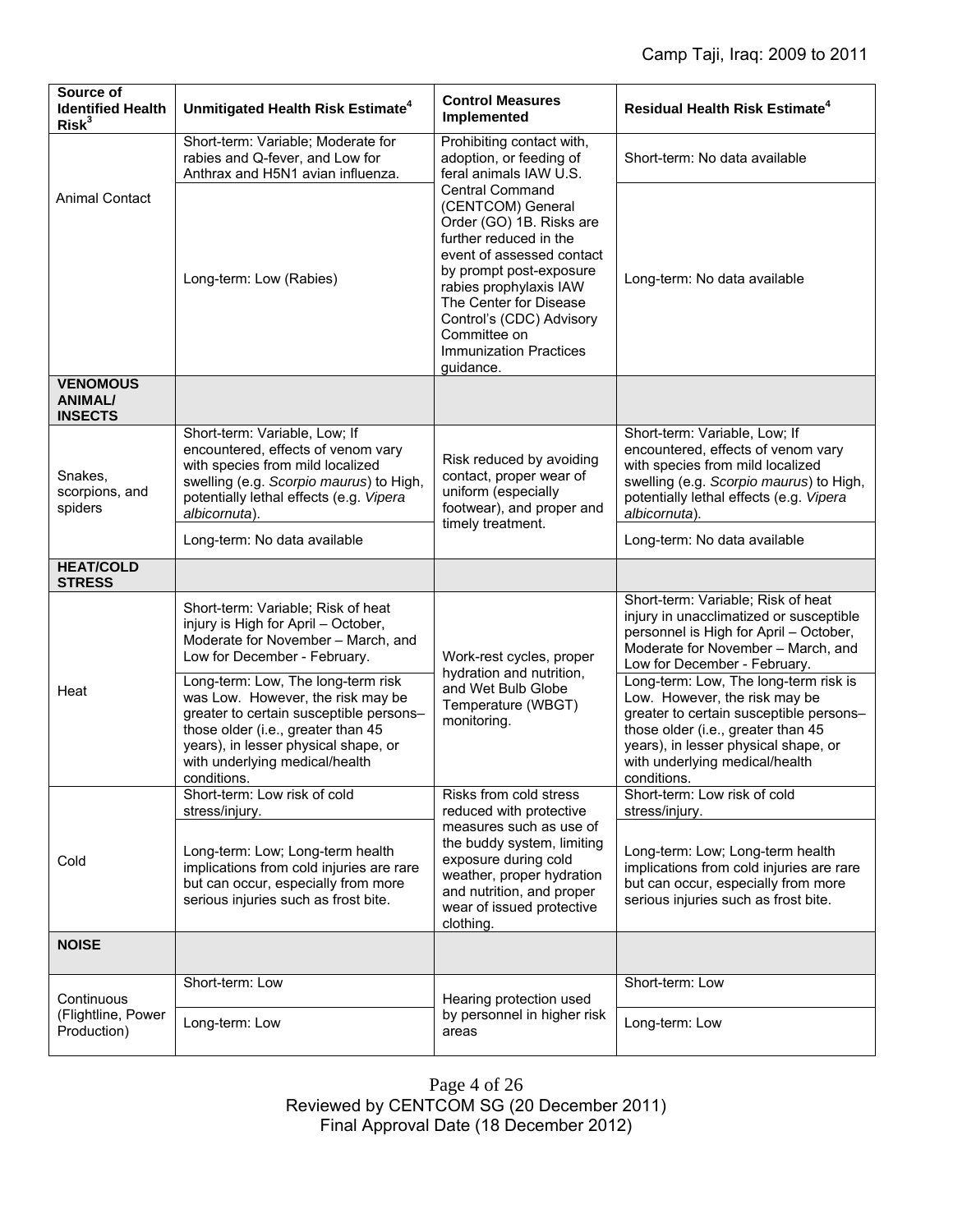| Source of<br><b>Identified Health</b><br>Risk <sup>3</sup>                                     | Unmitigated Health Risk Estimate <sup>4</sup>                                                                                                                                                                                                                                                                   | <b>Control Measures</b><br>Implemented                                                                                                                 | <b>Residual Health Risk Estimate<sup>4</sup></b>                                                                                                                                                                                                                                                                |
|------------------------------------------------------------------------------------------------|-----------------------------------------------------------------------------------------------------------------------------------------------------------------------------------------------------------------------------------------------------------------------------------------------------------------|--------------------------------------------------------------------------------------------------------------------------------------------------------|-----------------------------------------------------------------------------------------------------------------------------------------------------------------------------------------------------------------------------------------------------------------------------------------------------------------|
| Impulse                                                                                        | Short-term: Low                                                                                                                                                                                                                                                                                                 | Hearing protection used<br>by personnel in higher risk<br>areas                                                                                        | Short-term: Low                                                                                                                                                                                                                                                                                                 |
|                                                                                                | Long-term: Low                                                                                                                                                                                                                                                                                                  |                                                                                                                                                        | Long-term: Low                                                                                                                                                                                                                                                                                                  |
| <b>Unique</b><br>Incidents/                                                                    |                                                                                                                                                                                                                                                                                                                 |                                                                                                                                                        |                                                                                                                                                                                                                                                                                                                 |
| <b>Concerns</b>                                                                                |                                                                                                                                                                                                                                                                                                                 |                                                                                                                                                        |                                                                                                                                                                                                                                                                                                                 |
| <b>Burn Pits</b><br>Particulate<br>matter less than<br>10 microns in<br>diameter ( $PM_{10}$ ) | Short-term: Low to Moderate, Daily<br>levels vary, acute health effects (e.g.,<br>upper respiratory tract irritation) more<br>pronounced during peak days. More<br>serious effects are possible in<br>susceptible persons (e.g., those with<br>asthma/existing respiratory diseases).                           | Limiting strenuous<br>physical activities when air<br>quality is especially poor;<br>and actions such as<br>closing tent flaps,<br>windows, and doors. | Short-term: Low to Moderate, Daily<br>levels vary, acute health effects (e.g.,<br>upper respiratory tract irritation) more<br>pronounced during peak days. More<br>serious effects are possible in<br>susceptible persons (e.g., those with<br>asthma/existing respiratory diseases).                           |
|                                                                                                | Long-term: No health guidelines                                                                                                                                                                                                                                                                                 |                                                                                                                                                        | Long-term: No health guidelines                                                                                                                                                                                                                                                                                 |
| <b>Burn Pits</b><br>Particulate<br>matter less than<br>2.5 microns in<br>diameter $(PM2.5)$    | Short-term: Low, A majority of the time<br>mild acute (short term) health effects<br>are anticipated; certain peak levels<br>may produce mild eye, nose, or throat<br>irritation in some personnel and pre-<br>existing health conditions (e.g.,<br>asthma, or cardiopulmonary diseases)<br>may be exacerbated. | Limiting strenuous<br>physical activities when air<br>quality is especially poor;<br>and actions such as<br>closing tent flaps,<br>windows, and doors. | Short-term: Low, A majority of the time<br>mild acute (short term) health effects<br>are anticipated; certain peak levels<br>may produce mild eye, nose, or throat<br>irritation in some personnel and pre-<br>existing health conditions (e.g.,<br>asthma, or cardiopulmonary diseases)<br>may be exacerbated. |
|                                                                                                | Long-term: Low. A small percentage of<br>personnel may be at increased risk for<br>developing chronic conditions.<br>Particularly those more susceptible to<br>acute effects (e.g., those with<br>asthma/existing respiratory diseases).                                                                        |                                                                                                                                                        | Long-term: Low. A small percentage of<br>personnel may be at increased risk for<br>developing chronic conditions.<br>Particularly those more susceptible to<br>acute effects (e.g., those with<br>asthma/existing respiratory diseases).                                                                        |

<sup>1</sup> This Summary Table provides a qualitative estimate of population-based short and long-term health risks associated with the general ambient and occupational environment conditions at Camp Taji. It does not represent a unique individual exposure profile. Actual individual exposures and health effects depend on many variables. For example, while a chemical may be present in the environment, if a person does not inhale, ingest, or contact a specific dose of the chemical for adequate duration and frequency, then there may be no health risk. Alternatively, a person at a specific location may experience a unique exposure which could result in a significant individual exposure. Any such person seeking medical care should have their specific exposure documented in their medical record (e.g., electronic medical record or on a Standard Form (SF) 600 (*Chronological Record of Medical Care*)).

 $^2$  This assessment was based on specific data and reports obtained from the 1 September 2009 to 1 September 2011 timeframe. It was considered a current representation of general site conditions but may not reflect certain fluctuations or unique exposure incidents. Acute health risk estimates were generally consistent with field-observed health effects.

 $3$  This Summary Table was organized by major categories of identified sources of health risk. It only lists those sub-categories specifically identified and addressed at Camp Taji. The health risks are presented as Low, Moderate, High or Extremely High for both acute and chronic health effects. The risk level was based on an assessment of both the potential severity of the health effects that could be caused and probability of the exposure that would produce such health effects. Details can be obtained from the APHC/AIPH. Where applicable, "None Identified" was used when though an exposure was identified, no risk of either a specific acute or chronic health effects were determined. More detailed descriptions of OEH exposures that were evaluated but determined to pose no health risk are discussed in the following sections of this report.

<sup>4</sup> Risks in this Summary Table were based on quantitative surveillance thresholds (e.g. endemic disease rates; host/vector/pathogen surveillance) or screening levels, e.g. Military Exposure Guidelines (MEG) for chemicals*.* Some previous assessment reports may provide slightly inconsistent risk estimates because quantitative criteria such as MEGs may have changed since the samples were originally evaluated and/or because this assessment makes use of all historic site data while previous reports may have only been based on a select few samples.

> Page 5 of 26 Reviewed by CENTCOM SG (20 December 2011) Final Approval Date (18 December 2012)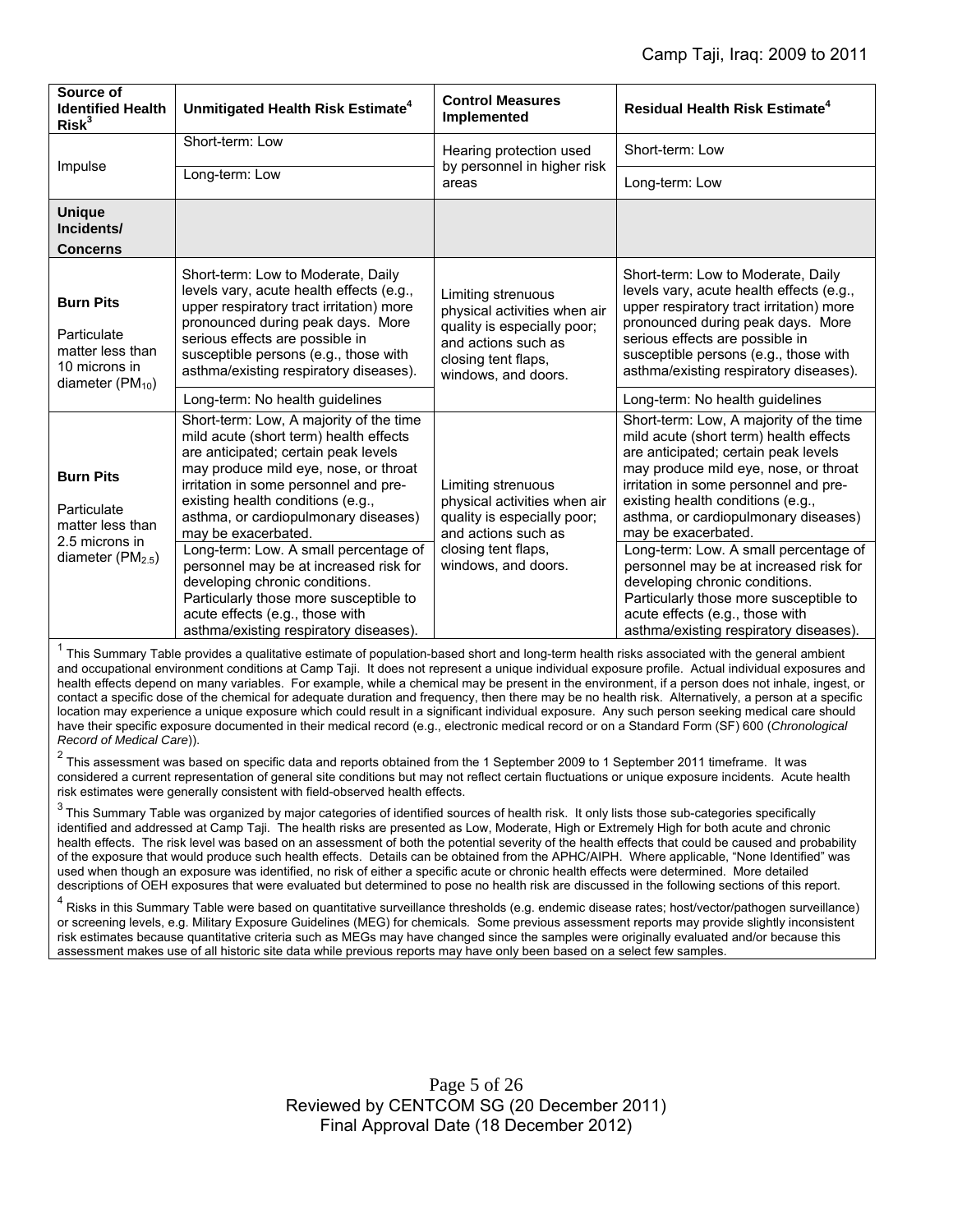# **1 Discussion of Health Risks at Camp Taji, Iraq by Source**

The following sections describe the major source categories of potential health risk that were evaluated at Camp Taji for the 1 September 2009 to 1 September 2011 timeframe. For each category, the evaluation process includes identifying what, if any, specific sub-categories/health concerns were present. This initial step results in "screening out" certain sub-categories that pose no identifiable health risk (for example if all data were below screening levels). While these sections may include subcategories that have been determined to present no identifiable health risk, the summary table on the previous page only contains those sub-categories that were determined to pose a Moderate or higher level of potential health risk.

# **2 Air**

### 2.1 Site-Specific Sources Identified

Camp Taji is situated in a dusty semi-arid environment. Personnel deployed to Camp Taji were exposed to various airborne constituents. Windblown dust, industrial pollution, and sand contribute to PM exposures. There were a number of industrial activities including fuel storage and distribution, airfield flight operations, water and wastewater treatment, and concrete and asphalt production, located on and around Camp Taji that may contribute to air contaminants such as dust, metals and chemical gases. Additional exposures from the Army's use of open burn pits to dispose of waste/refuse such as paper, plastic, and wood may also occur. The risk assessment for air samples taken near the burn pits are presented in Section 10.7. All other samples obtained were used to represent the overall ambient air conditions of the site, and are presented below.

### 2.2 Particulate matter

Particulate matter (PM) is a complex mixture of extremely small particles suspended in the air. The PM includes solid particles and liquid droplets emitted directly into the air by sources such as: power plants, motor vehicles, aircraft, generators, construction activities, fires, and natural windblown dust. The PM can include sand, soil, metals, volatile organic compounds (VOC), allergens, and other compounds such as nitrates or sulfates that are formed by condensation or transformation of combustion exhaust. The PM composition and particle size vary considerably depending on the source. Generally, PM of health concern is divided into two fractions:  $PM_{10}$ , which includes coarse particles with a diameter of 10 micrometers or less, and fine particles less than 2.5 micron ( $PM<sub>2.5</sub>$ ), which can reach the deepest regions of the lungs when inhaled. Exposure to excessive PM is linked to a variety of potential health effects.

## 2.3 Particulate matter, less than 10 micrometers ( $PM_{10}$ )

## 2.3.1 Exposure Guidelines:

Short Term (24-hour)  $PM_{10}$  ( $\mu$ g/m<sup>3</sup>):

- 
- Marginal MEG = 420
- Critical MEG = 600

): Long-term  $PM_{10}$  MEG ( $\mu$ g/m<sup>3</sup>):

• Negligible MEG = 250 **a** Not defined and not available.

Page 6 of 26 Reviewed by CENTCOM SG (20 December 2011) Final Approval Date (18 December 2012)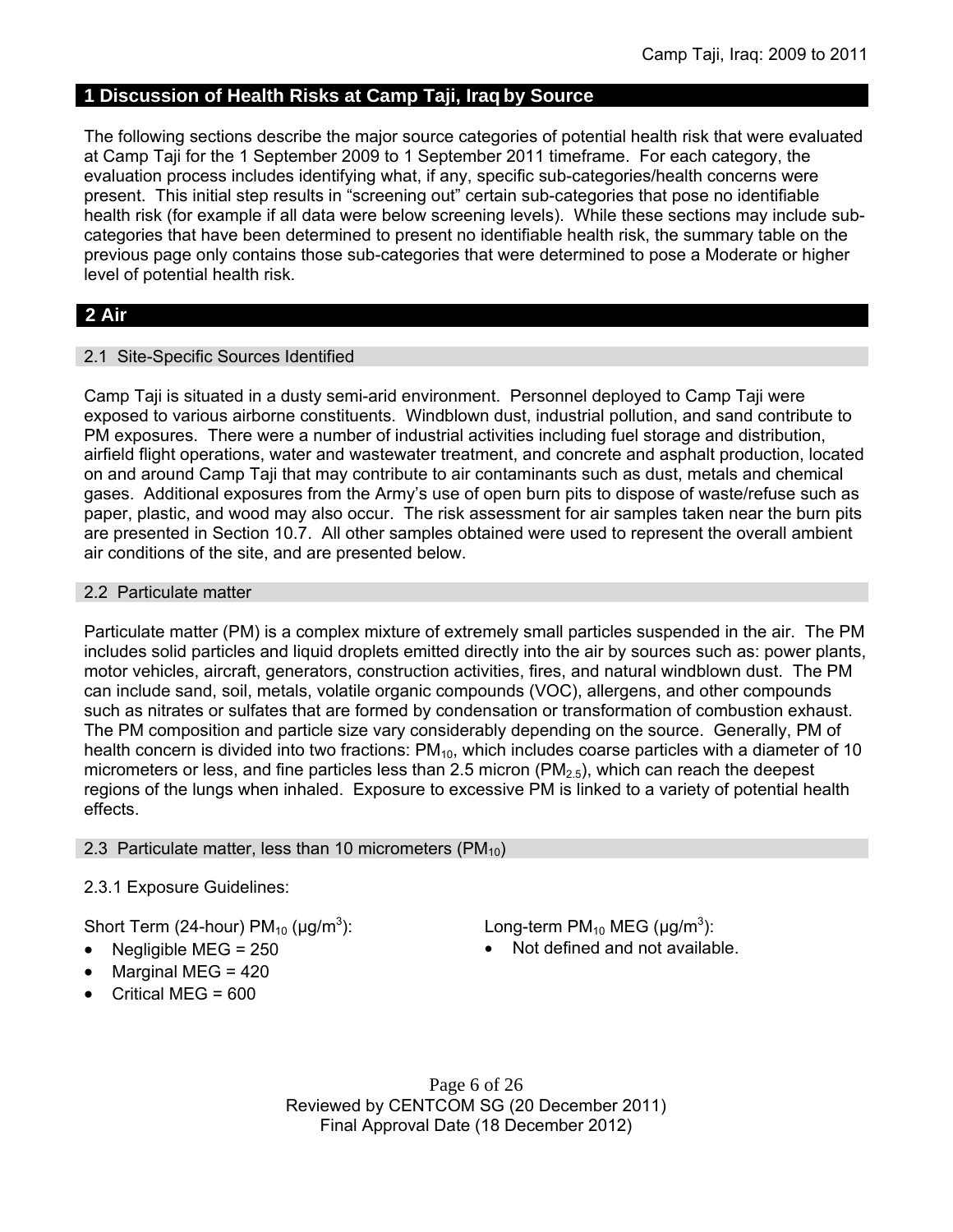## 2.3 .2 Sample data/Notes:

A total of 45 valid PM<sub>10</sub> air samples were collected from 21 September 2009 to 2 July 2010. The range of 24-hour PM<sub>10</sub> concentrations was 22  $\mu$ g/m<sup>3</sup> to 1051  $\mu$ g/m<sup>3</sup> with an average concentration of 214 ug/m<sup>3</sup>.

2.3.3 Short-term health risks:

Low to Moderate: The PM<sub>10</sub> average concentration (214 ug/m<sup>3</sup>) was below the short-term PM<sub>10</sub> negligible MEG of 250 ug/m<sup>3</sup> and was not considered a health hazard. However, the peak PM<sub>10</sub> concentration (1051 ug/m<sup>3</sup>) was greater than the short-term PM<sub>10</sub> critical MEG of 600 ug/m<sup>3</sup>. The shortterm risk assessment for peak  $PM_{10}$  concentration was Moderate. Therefore,  $PM_{10}$  was not expected to pose a short-term health risk to personnel on typical days, but peak exposures can occur, increasing the health risk level to Moderate. Daily average risk levels show no hazard for 76%, low risk for 17%, moderate risk for 2%, and high risk for 5% of the time. Confidence in the short-term  $PM_{10}$  risk assessment was medium (Reference 9, Table 3-6).

The hazard severity for average  $PM_{10}$  concentrations in samples was negligible. The results indicate that exposure to  $PM_{10}$  was expected to have little or no impact on mission readiness. No specific medical action required for typical exposures (Reference 9, Table 3-10).

For the highest observed  $PM_{10}$  sample concentration, the hazard severity was critical. During peak exposures at the critical hazard severity level, personnel may experience very notable eye, nose, and throat irritation and respiratory effects. Visual acuity may be impaired, as well as overall aerobic capacity. Those with a history of asthma or cardiopulmonary disease may experience more severe symptoms (Reference 9, Table 3-10).

2.3.4 Long-term health risk:

**Not Evaluated-no available health guidelines**. The U. S. Environmental Protection Agency (EPA) has retracted its long-term standard (national ambient air quality standards, NAAQS) for  $PM_{10}$  due to an inability to clearly link chronic health effects with chronic  $PM_{10}$  exposure levels.

2.4 Particulate Matter, less than 2.5 micrometers (PM $_{2.5}$ )

2.4.1 Exposure Guidelines:

Short Term (24-hour)  $PM<sub>2.5</sub>$  ( $\mu$ g/m<sup>3</sup>):

- 
- 
- $\bullet$  Critical MEG = 500

): Long-term (1year)  $PM_{2.5}$  MEGs ( $\mu$ g/m<sup>3</sup>):

- Negligible MEG = 65 Negligible MEG = 15
- Marginal MEG =  $250$   $\bullet$  Marginal MEG =  $65$ .

2.4.2 Sample data/Notes:

A total of 12 valid PM<sub>2.5</sub> air samples were collected from 19 September 2009 to 17 October 2010. The range of 24-hour PM<sub>2.5</sub> concentrations was 19 μg/m<sup>3</sup> to 832 μg/m<sup>3</sup>, with an average concentration of 161  $\mu$ g/m<sup>3</sup>.

> Page 7 of 26 Reviewed by CENTCOM SG (20 December 2011) Final Approval Date (18 December 2012)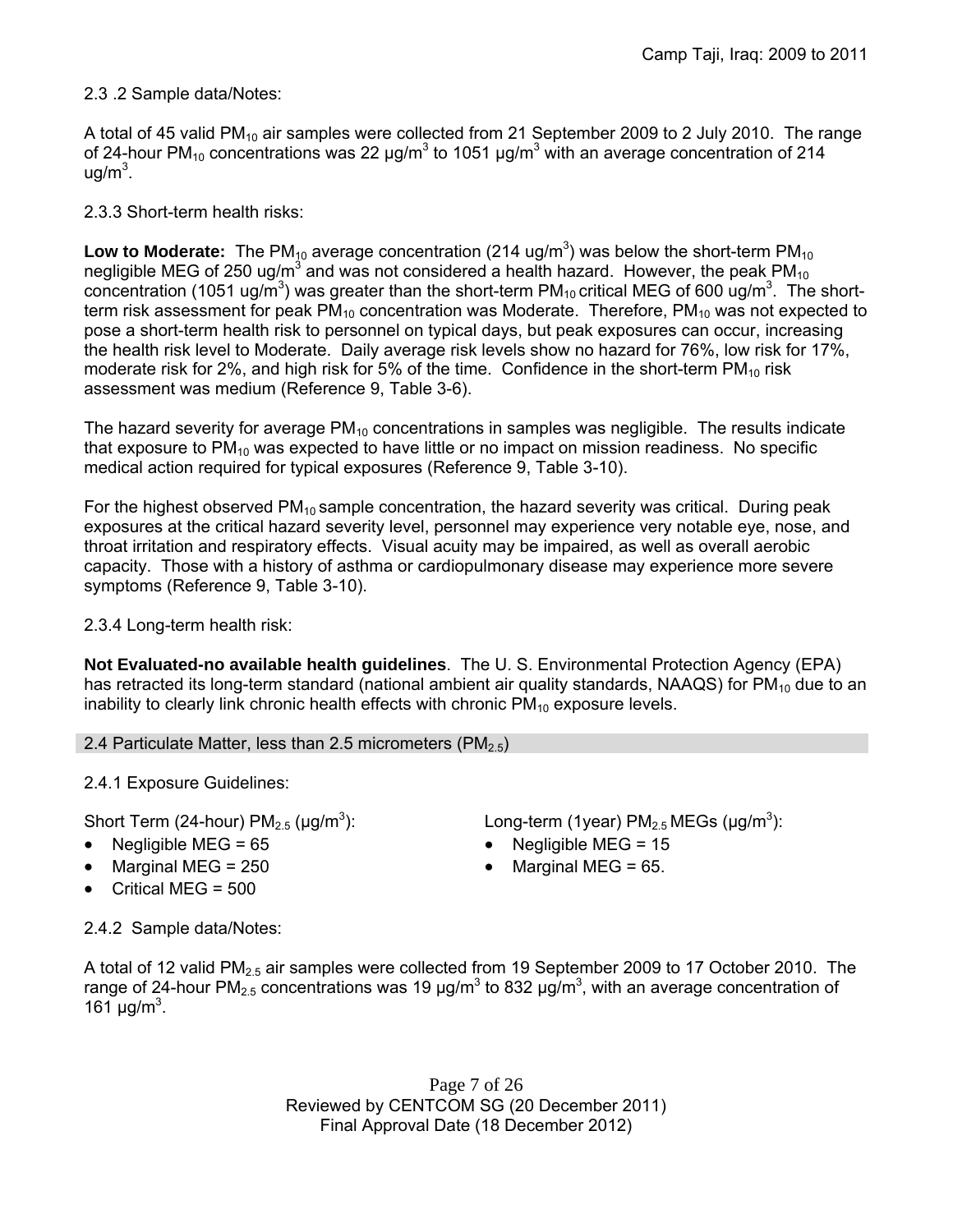## 2.4.3 Short-term health risks:

Low: The short-term PM<sub>2.5</sub> health risk assessment is Low based on average and peak concentrations, and the likelihood of exposure at these hazard severity levels. A Low health risk assessment is expected to have little or no impact on mission readiness (Reference 9, Table 3-2). Daily average risk levels for PM<sub>2.5</sub> show no hazard for 50%, low risk for 40%, and high risk for 10% of the time. Confidence in short-term  $PM_{2.5}$  risk assessment was low (Reference 9, Table 3-6).

The hazard severity was negligible (65µg/m<sup>3</sup> - 250µg/m<sup>3</sup>) for average PM<sub>2.5</sub> exposures. The results predict that a few personnel may experience notable eye, nose, and throat irritation; most personnel will experience only mild effects. Pre-existing health conditions (e.g., asthma or cardiopulmonary diseases) may be exacerbated (Reference 9, Table 3-10).

For the highest observed PM<sub>2.5</sub> exposure, the hazard severity was critical (> 500µg/m<sup>3</sup>). During peak exposures at the critical hazard severity level, most if not all personnel experience very notable eye, nose, and throat irritation and respiratory effects. Visual acuity may be impaired, as well as overall aerobic capacity. Some personnel will not be able to perform assigned duties. Lost duty days were expected. Those with a history of asthma or cardiopulmonary disease will experience more severe symptoms (Reference 9, Table 3-10).

### 2.4.4 Long-term health risks:

**Moderate:** The long-term health risk assessment was moderate for average PM<sub>2.5</sub> concentration. A Moderate risk level for typical exposure concentrations suggests that long-term exposure to  $PM<sub>2.5</sub>$  at Camp Taji may require limited future medical surveillance activities and related resources. Confidence in the long-term  $PM<sub>2.5</sub>$  risk assessment was low (Reference 9, Table 3-6).

The hazard severity was marginal (>65  $\mu$ g/m<sup>3</sup>) for average PM<sub>2.5</sub> sample concentrations. The results suggest that with repeated exposures above the marginal hazard severity threshold, it is plausible that development of chronic health conditions such as reduced lung function or exacerbated chronic bronchitis, chronic obstructive pulmonary disease (COPD), asthma, atherosclerosis, or other cardiopulmonary diseases could occur in generally healthy troops. Those with a history of asthma or cardiopulmonary disease were considered to be at particular risk. This guideline was an uncertain screening value - it was not a known health effects concentration (Reference 9, Table 3-10).

### 2.5  $PM_{10}$  Airborne Metals

## 2.5.1 Exposure Guidelines:

No  $PM_{10}$  airborne metal concentrations exceeded the short and long-term MEGs.

### 2.5.2 Sample data/Notes:

The airborne metals risk assessment was based on 44 valid air samples collected from 21 September 2009 to 2 July 2010. None of the analyzed metals in the samples were found at concentrations above the 1-year negligible MEGs.

> Page 8 of 26 Reviewed by CENTCOM SG (20 December 2011) Final Approval Date (18 December 2012)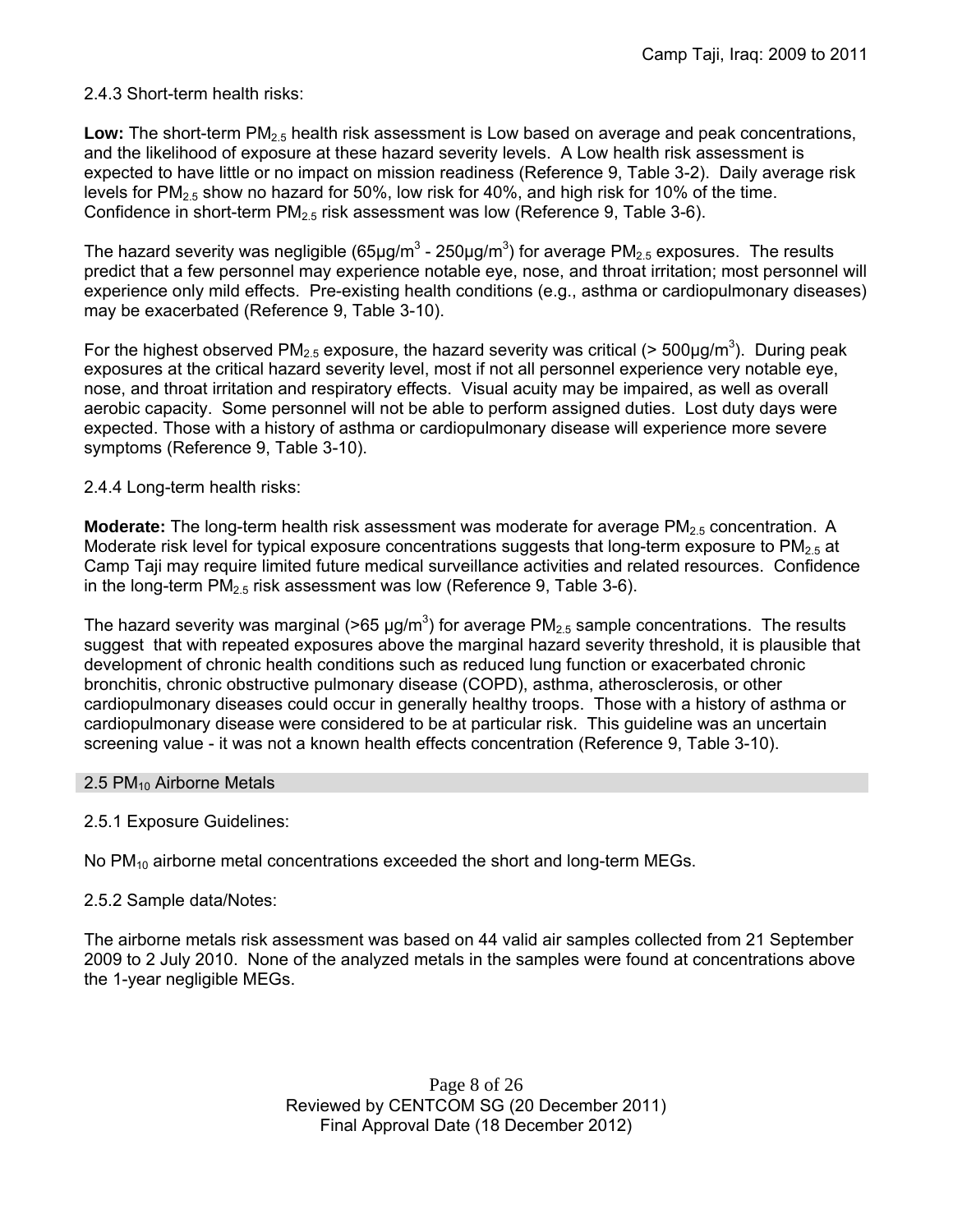2.5.3 Short-term and long-term health risk:

**None identified based on available sample data.** All collected samples were below the short and long-term Negligible MEGs.

# **3 Soil**

3.1 Sample data/Notes:

A total of 4 surface soil samples were collected from 18 January 2010 through 18 October 2010 to assess OEH risk to deployed personnel. The primary soil contamination exposure pathways were dermal contact and dust inhalation. Typical parameters analyzed for included SVOCs, heavy metals, PCBs, pesticides, herbicides. If the contaminant was known or suspected, other parameters may have been analyzed for (i.e. total petroleum hydrocarbons (TPH) and polycyclic aromatic hydrocarbons (PAH) near fuel spills). The percent of the population exposed to soil and associated dust in the sampled areas was > 75% for 3 samples and < 10% for 1 sample. For the risk assessment, personnel are assumed to remain at this location for 6 months to 1 year. None of the analyzed parameters in the samples were found at concentrations above the 1-year negligible MEGs.

3.2 Short-term health risk:

**Not an identified source of health risk.** Currently, sampling data for soil are not evaluated for short term (acute) health risks**.**

3.3 Long-term health risk:

**None identified based on available sample data.** No parameters exceeded 1-year Negligible MEGs.

## **4 Water**

In order to assess the risk to U.S. personnel from exposure to water in theater, the APHC/AIPH identified the most probable exposure pathways. These are based on the administrative information provided on the field data sheets submitted with the samples taken over the time period being evaluated. Based on the information provided from the field, all samples of untreated water were associated with source water for treatment and no exposure pathways were associated with those samples. Therefore, untreated samples are not assessed as potential health hazards. It was assumed that 100% of U.S. personnel at Camp Taji will be directly exposed to Reverse Osmosis Water Purification Unit (ROWPU) treated/disinfected fresh bulk water, since this classification of water was primarily used for personal hygiene, showering, cooking, and for use at vehicle wash racks. Field data sheets indicate that bottled water is the only source of drinking water.

### 4.1 Non-Drinking Water: ROWPU

### 4.1.1 Site-Specific Sources Identified

Although the primary route of exposure for most microorganisms is ingestion of contaminated water, dermal exposure to some microorganisms, chemicals, and biologicals may also cause adverse health effects. Complete exposure pathways would include drinking, brushing teeth, personal hygiene,

> Page 9 of 26 Reviewed by CENTCOM SG (20 December 2011) Final Approval Date (18 December 2012)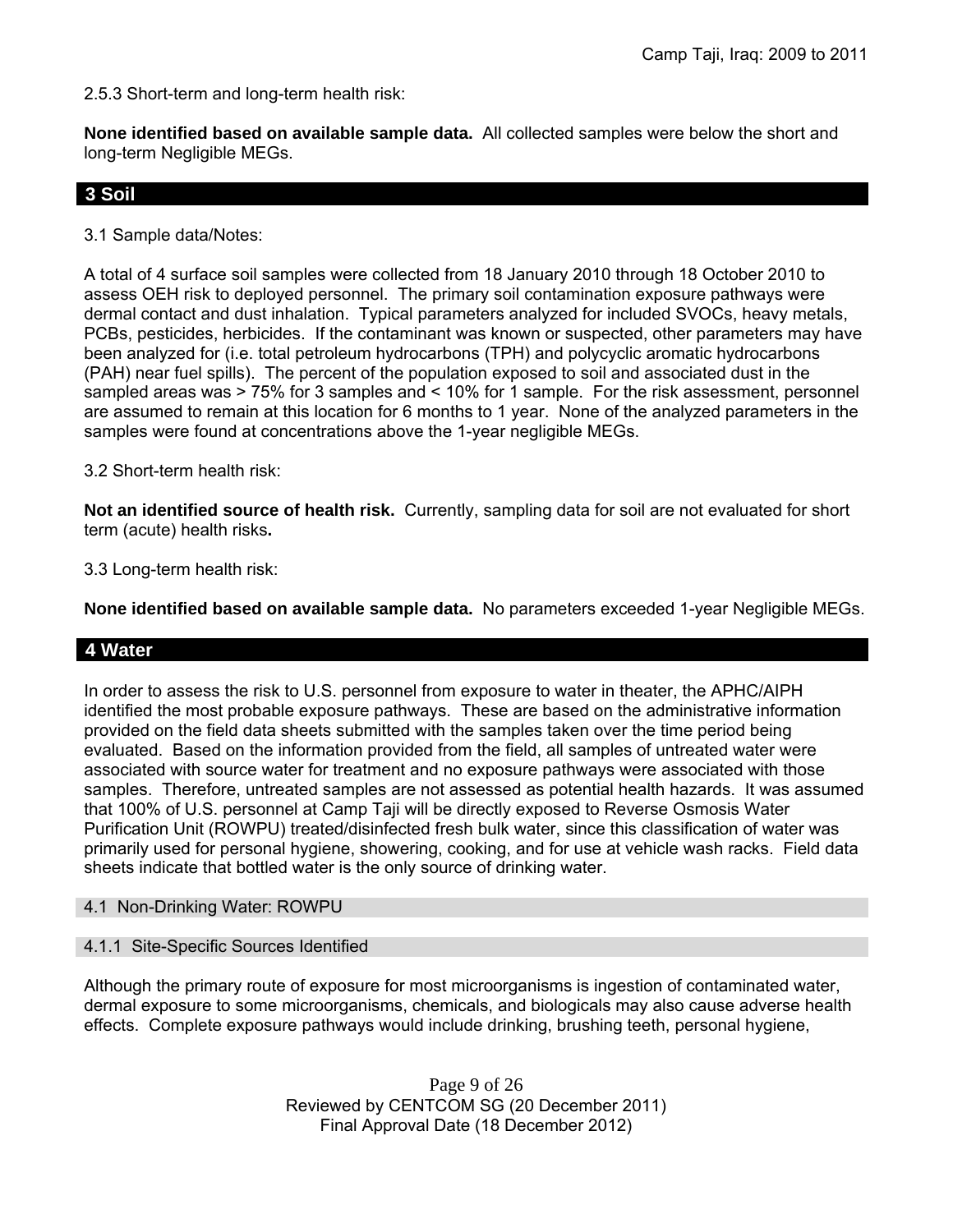cooking, providing medical and dental care using a contaminated water supply or during dermal contact at vehicle or aircraft wash racks.

4.1.2 Sample data/Notes:

To assess the potential for adverse health effects to troops the following assumptions were made about dose and duration: All U.S. personnel at this location were assumed to remain at this site for approximately 1 year. A conservative (protective) assumption is that personnel routinely consumed less than 5L/day of non-drinking water for up to 365 days (1-year). It is further assumed that control measures and/or personal protective equipment were not used. A total of 9 disinfected bulk water (non-drinking) samples from 1 September 2009 to 1 September 2011 were evaluated for this health risk assessment. No health risks from ROWPU-treated (non-drinking) exposures were identified based on the limited sample data.

4.1.3 Short and long-term health risks:

**None identified based on available sample data.** All collected samples were below the short and long-term Negligible MEGs.

# **5 Military Unique**

5.1 Chemical Biological, Radiological Nuclear (CBRN) Weapons

No specific hazard sources were documented in the Defense Occupational and Environmental Health Readiness System (DOEHRS), or the Military Environmental Surveillance Library (MESL) from 1 September 2009 through 1 September 2011.

5.2 Depleted Uranium (DU)

No specific hazard sources were documented in the DOEHRS or MESL from 1 September 2009 through 1 September 2011.

5.3 Ionizing Radiation

No specific hazard sources were documented in the DOEHRS or MESL from 1 September 2009 through 1 September 2011.

5.4 Non-Ionizing Radiation

No specific hazard sources were documented in the DOEHRS or MESL from 1 September 2009 through 1 September 2011.

## **6 Endemic Disease**

This document lists the endemic diseases reported in the region, its specific health risks and severity and general health information about the diseases. USCENTCOM MOD 11 (Reference 11) lists deployment requirements, to include immunizations and chemoprophylaxis, in effect during the timeframe of this POEMS.

> Page 10 of 26 Reviewed by CENTCOM SG (20 December 2011) Final Approval Date (18 December 2012)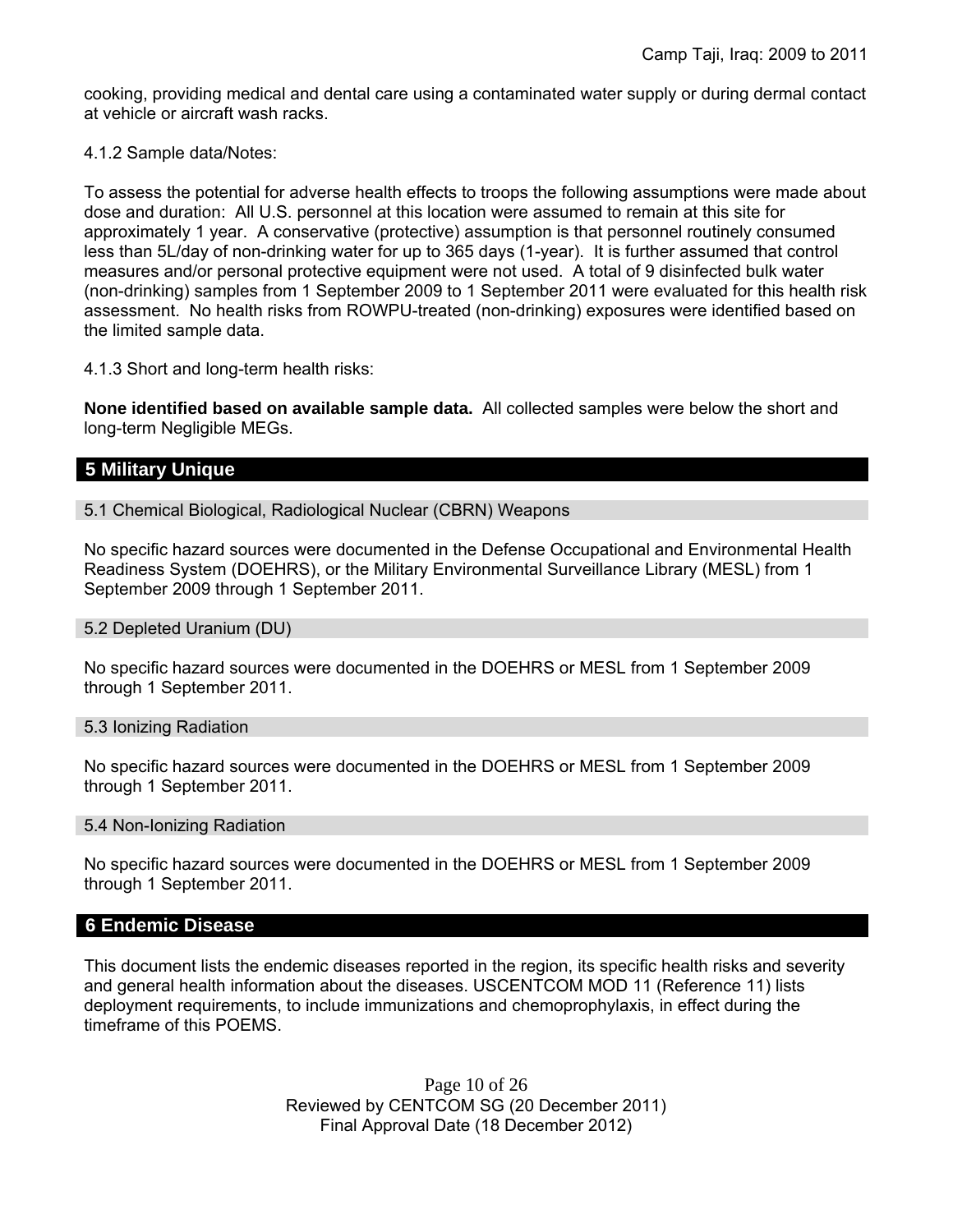### 6.1 Foodborne and Waterborne Diseases

Food borne and waterborne diseases in the area are transmitted through the consumption of local food and water. Local unapproved food and water sources (including ice) are heavily contaminated with pathogenic bacteria, parasites, and viruses to which most U.S. Service Members have little or no natural immunity. Effective host nation disease surveillance does not exist within the country. Only a small fraction of diseases are identified or reported in host nation personnel. Diarrheal diseases are expected to temporarily incapacitate a very high percentage of U.S. personnel within days if local food, water, or ice is consumed. Hepatitis A and typhoid fever infections typically cause prolonged illness in a smaller percentage of unvaccinated personnel. Vaccinations are required for DOD personnel and contractors. In addition, although not specifically assessed in this document, significant outbreaks of viral gastroenteritis (e.g., norovirus) and food poisoning (e.g., *Bacillus cereus*, *Clostridium perfringens*, *Staphylococcus*) may occur. Key disease risks are summarized below:

Mitigation strategies were in place and included consuming food and water from approved sources, vaccinations (when available), frequent hand washing, and general sanitation practices.

6.1.1 Diarrheal diseases (bacteriological)

**High, mitigated to Low**: Diarrheal diseases can be expected to temporarily incapacitate a very high percentage of personnel (potentially over 50% per month) within days if local food, water, or ice was consumed. Field conditions (including lack of hand washing and primitive sanitation) may facilitate person-to-person spread and epidemics. Typically mild disease treated in outpatient setting; recovery and return to duty in less than 72 hours with appropriate therapy. A small proportion of infections may require greater than 72 hours limited duty, or hospitalization.

6.1.2 Hepatitis A, typhoid/paratyphoid fever, and diarrhea-protozoal

**High, mitigated to Low**: Unmitigated health risk to U.S. personnel is high year round for hepatitis A and typhoid/paratyphoid fever, and Moderate for diarrhea-protozoal. Mitigation was in place to reduce the risks to low. Hepatitis A, typhoid/paratyphoid fever, and diarrhea-protozoal disease may cause prolonged illness in a small percentage of personnel (less than 1% per month). Although much rarer, other potential diseases in this area that are also considered a Moderate risk include: hepatitis E, diarrhea-cholera, and brucellosis.

6.1.3 Short-term Health Risks:

**Low**: The overall unmitigated short-term risk associated with food borne and waterborne diseases are considered High (bacterial diarrhea, hepatitis A, typhoid/paratyphoid fever) to Moderate (diarrheacholera, diarrhea-protozoal, brucellosis) to Low (hepatitis E) if local food or water is consumed. Preventive Medicine measures reduced the risk to Low. Confidence in the health risk estimate was high.

6.1.4 Long-term Health Risks:

## **None identified based on available data.**

6.2 Arthropod Vector-Borne Diseases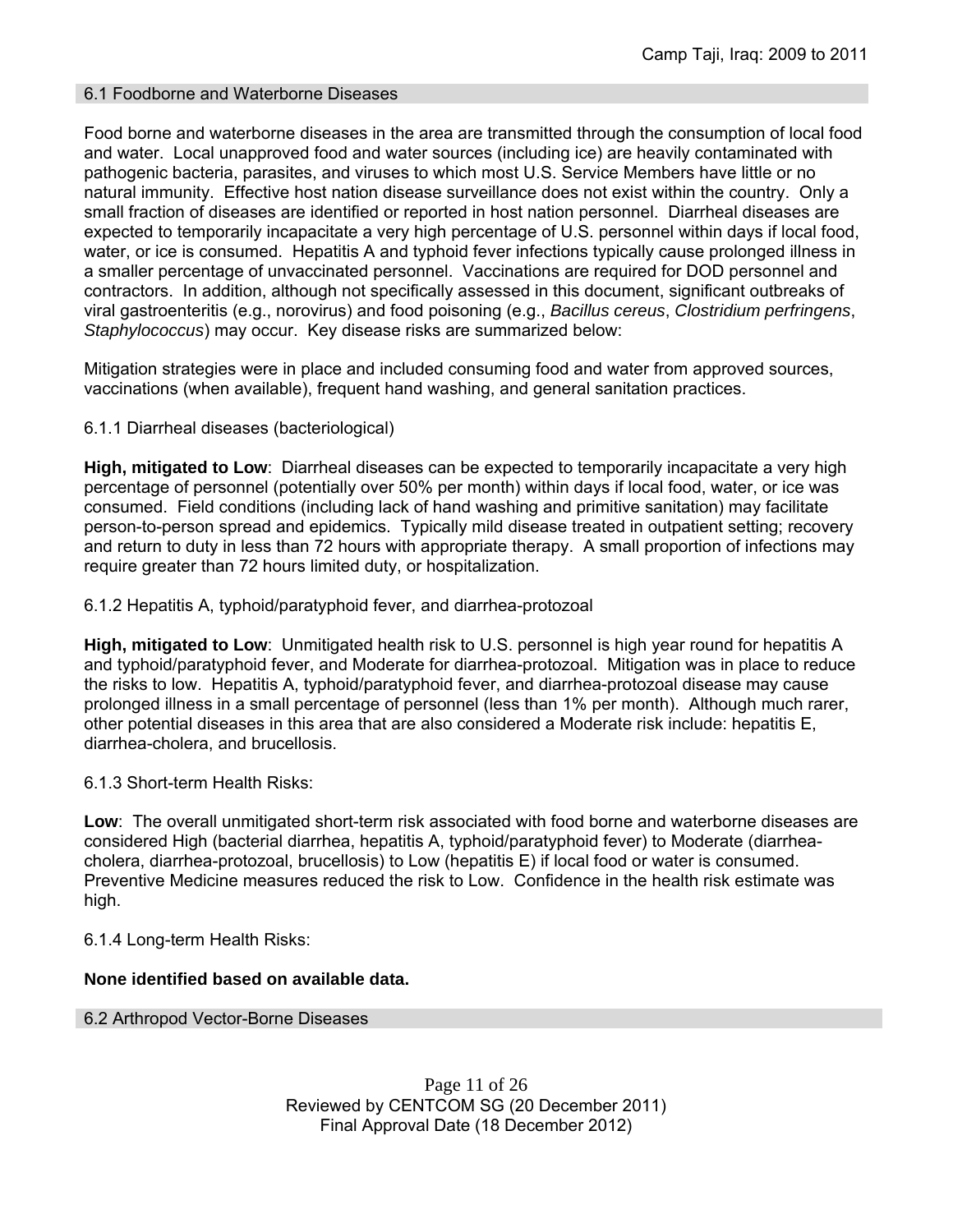During the warmer months, the climate and ecological habitat support populations of arthropod vectors, including mosquitoes, ticks, mites, and sandflies. Significant disease transmission is sustained countrywide, including urban areas. Mitigation strategies were in place and included proper wear of treated uniforms, application of repellent to exposed skin, and use of bed nets and chemoprophylaxis (when applicable). Additional methods included the use of pesticides, reduction of pest/breeding habitats, and engineering controls.

### 6.2.1 Malaria

**None**: Indigenous transmission of malaria in Iraq was eliminated as of 2008 reducing risk among personnel exposed to mosquito bites to None.

### 6.2.2 Leishmaniasis

**Moderate, mitigated to Low**: The disease risk is Moderate during the warmer months when sandflies are most prevalent, but reduced to low with mitigation measures. Leishmaniasis is transmitted by sand flies. There are two forms of the disease; cutaneous (acute form) and visceral (a more latent form of the disease). The leishmaniasis parasites may survive for years in infected individuals and this infection may go unrecognized by physicians in the U.S. when infections become symptomatic years later. Cutaneous infection is unlikely to be debilitating, though lesions may be disfiguring. Visceral leishmaniasis disease can cause severe febrile illness which typically requires hospitalization with convalescence over 7 days.

### 6.2.3 Crimean-Congo hemorrhagic fever

**Moderate, mitigated to Low**: Unmitigated risk is moderate, but reduced to low with mitigation measures. Crimean-Congo hemorrhagic fever occurs in rare cases (less than 0.1% per month attack rate in indigenous personnel) and is transmitted by tick bites or occupational contact with blood or secretions from infected animals. The disease typically requires intensive care with fatality rates from 5% to 50%.

## 6.2.4 Sandfly fever

**Moderate, mitigated to Low**: Sandfly fever has a Moderate risk with potential disease rates from 1% to 10% per month under worst case conditions. Mitigation measures reduced the risk to low. The disease is transmitted by sandflies and occurs more commonly in children though adults are still at risk. Sandfly fever disease typically resulted in debilitating febrile illness requiring 1 to 7 days of supportive care followed by return to duty.

### 6.2.5 Sindbis (and Sindbis-like viruses)

**Low**: Sindbis and sindbis-like viruses are maintained in a bird-mosquito cycle in rural areas and occasionally caused limited outbreaks among humans. The viruses are transmitted by a variety of *Culex* mosquito species found primarily in rural areas. A variety of bird species may serve as reservoir or amplifying hosts. Extremely rare cases (less than 0.01% per month attack rate) could have occurred seasonally (April - November). Debilitating febrile illness often accompanied by rash, typically requires 1 to 7 days of supportive care; significant arthralgias may persist for several weeks or more in some cases. This disease is associated with a low health risk estimate.

> Page 12 of 26 Reviewed by CENTCOM SG (20 December 2011) Final Approval Date (18 December 2012)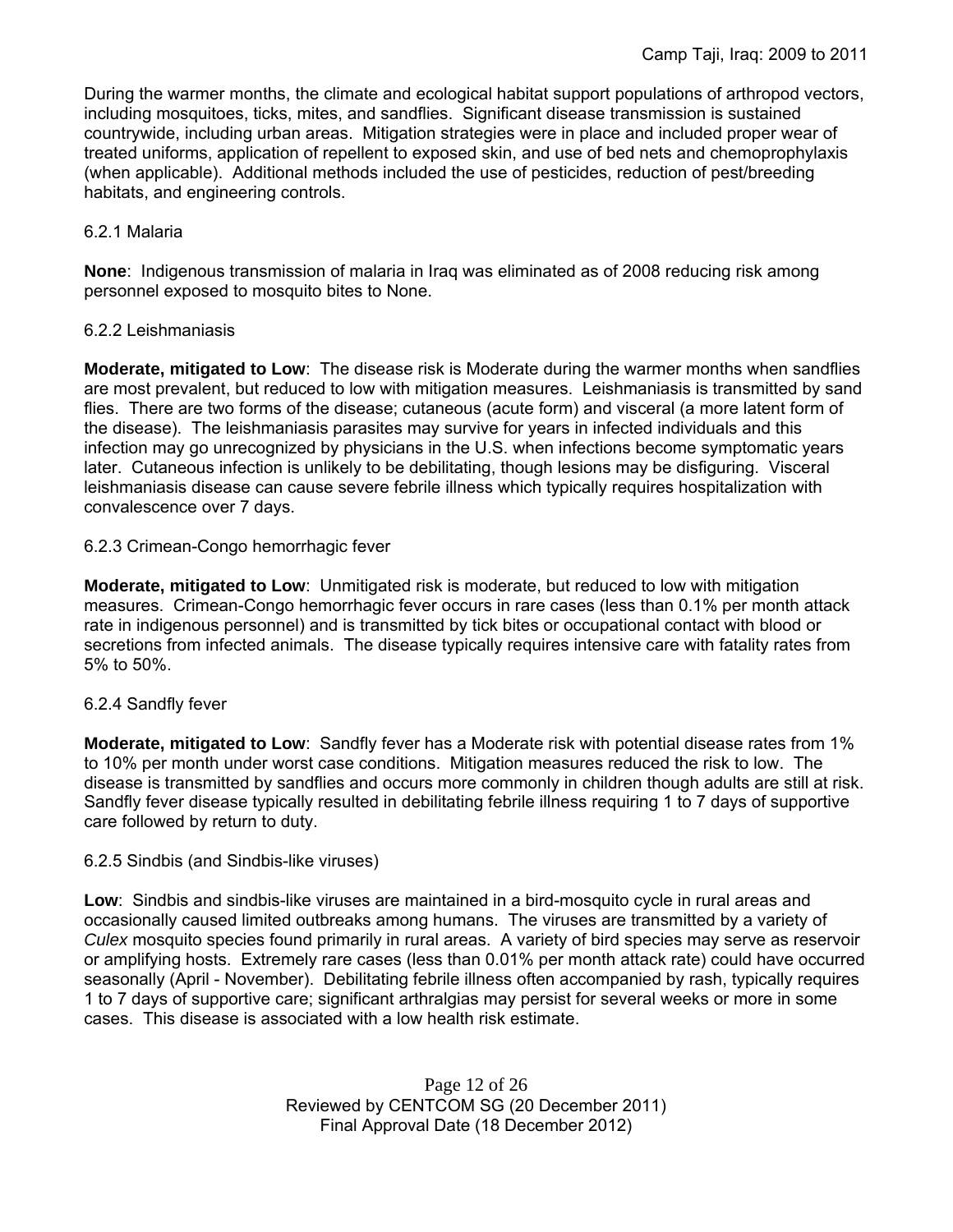6.2.6 Rickettsioses, tickborne (spotted fever group)

**Low**: Rare cases (less than 0.1% per month) of **rickettsioses** disease are possible among personnel exposed to tick bites. Rickettsioses are transmitted by multiple species of hard ticks, including *Rhipicephalus* spp., which are associated with dogs. Other species of ticks, including *Ixodes* are also capable of transmitting rickettsial pathogens in this group. In addition to dogs, various rodents and other animals also may serve as reservoirs. Ticks are most prevalent from April through November. Incidents can result in debilitating febrile illness, which may require 1 to 7 days of supportive care followed by return to duty. The health risk of rickettsial disease is Low.

### 6.2.7 Typhus-murine (fleaborne)

**Low**: Typhus-murine has a Low risk estimate and is assessed as present, but at unknown levels. Rare cases are possible among personnel exposed to rodents (particularly rats) and flea bites. Incidents may result in debilitating febrile illness typically requiring 1 to 7 days of supportive care followed by return to duty.

### 6.2.8 West Nile fever

**Low**: West Nile fever is present. The disease is maintained by the bird population and transmitted to humans via mosquito vector. Typically, infections in young, healthy adults were asymptomatic although fever, headache, tiredness, body aches (occasionally with a skin rash on trunk of body), and swollen lymph glands can occurred. This disease is associated with a low risk estimate.

### 6.2.9 Short -term health risks:

**Low:** The unmitigated risk is moderate for leishmaniasis - cutaneous (acute), Crimean-Congo hemorrhagic fever, and sandfly fever; Low for, sindbis, rickettsioses-tickborne*,* typhus-fleaborne, and West Nile fever. No hazard from malaria (2008 - 2011). Risk is reduced to Low by proper wear of the uniform and application of repellent to exposed skin. Confidence in the risk estimate is high.

6.2.10 Long -term health risks:

**Low:** The unmitigated risk is moderate for leishmaniasis-visceral (chronic). Risk is reduced to Low by proper wear of the uniform and application of repellent to exposed skin. Confidence in the risk estimate is high.

### 6.3 Water Contact Diseases

Tactical operations or recreational activities that involve extensive contact with surface water such as lakes, streams, rivers, or flooded fields may result in significant exposure to leptospirosis and schistosomiasis. Arid portions of Iraq without permanent or persistent bodies of surface water do not support transmission of leptospirosis or schistosomiasis. Risk was restricted primarily to areas along rivers and lakes. These diseases can debilitate personnel for up to a week or more. Leptospirosis risk typically increases during flooding. In addition, although not specifically assessed in this document, bodies of surface water are likely to be contaminated with human and animal waste. Activities such as wading or swimming may result in exposure to enteric diseases including diarrhea and hepatitis via incidental ingestion of water. Prolonged water contact also may lead to the development of a variety of potentially debilitating skin conditions including bacterial or fungal dermatitis. Mitigation strategies

> Page 13 of 26 Reviewed by CENTCOM SG (20 December 2011) Final Approval Date (18 December 2012)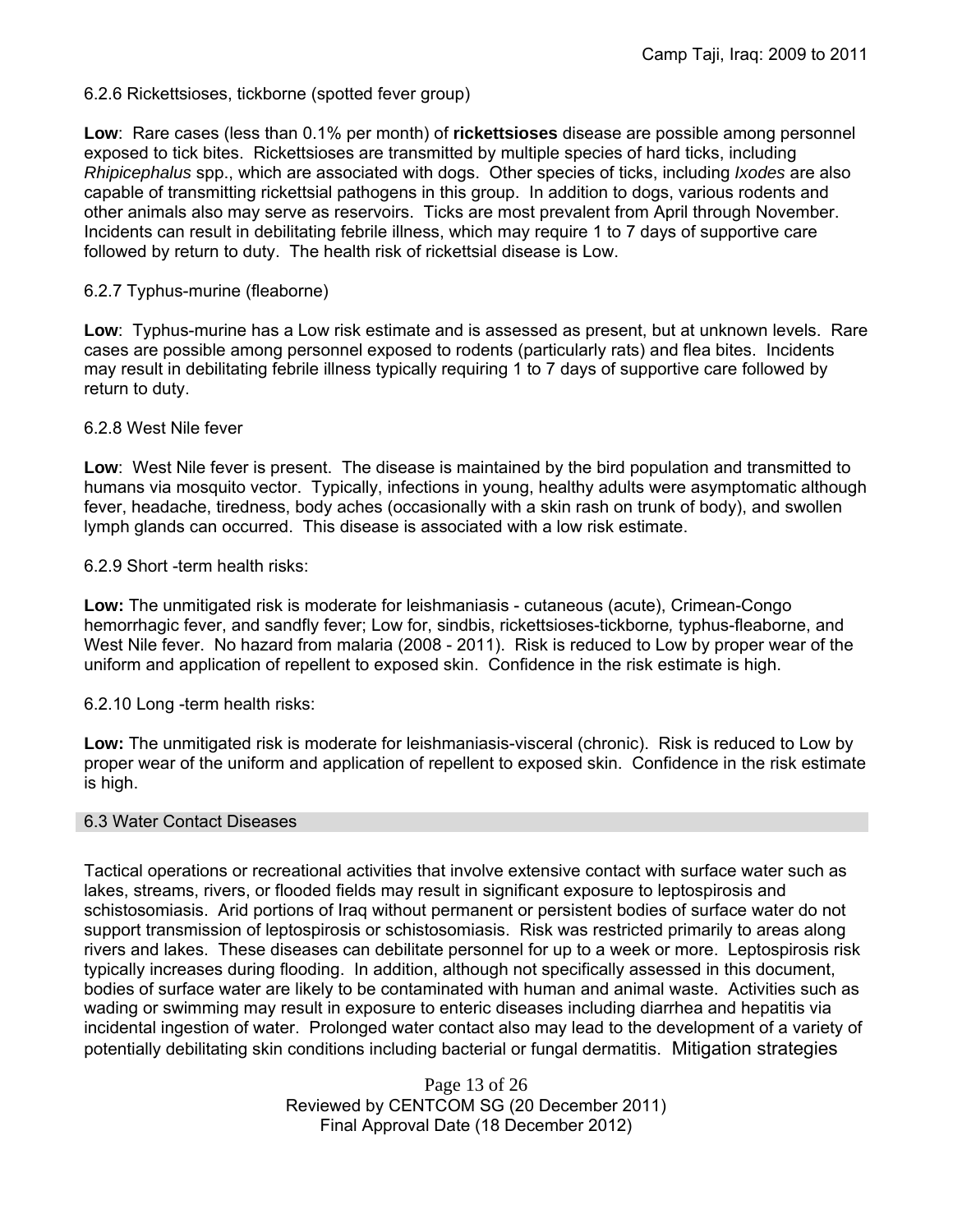were in place and included avoiding water contact and recreational water activities, proper wear of uniform (especially footwear), and protective coverings for cuts/abraded skin.

### 6.3.1 Leptospirosis

**Moderate, mitigated to Low**: Human infections occur seasonally (typically April through November) through exposure to water or soil contaminated by infected animals and is associated with wading and swimming in contaminated, untreated open water. The occurrence of flooding after heavy rainfall facilitates the spread of the organism because as water saturates the environment leptospirosis present in the soil passes directly into surface waters. Leptospirosis can enter the body through cut or abraded skin, mucous membranes, and conjunctivae. Infection may also occur from ingestion of contaminated water. The acute, generalized illness associated with infection may mimic other tropical diseases (for example, dengue fever, malaria, and typhus), and common symptoms include fever, chills, myalgia, nausea, diarrhea, cough, and conjunctival suffusion. Manifestations of severe disease can include jaundice, renal failure, hemorrhage, pneumonitis, and hemodynamic collapse. Recreational activities involving extensive water contact may result in personnel being temporarily debilitated with leptospirosis. This disease is associated with a Moderate health risk estimate.

### 6.3.2 Schistosomiasis

**Moderate, mitigated to Low**: Humans are the principal reservoir for schistosomes; humans shed schistosome eggs in urine or feces. Animals such as cattle and water buffalo may also be significant reservoirs. Rare cases (less than 0.1% per month attack rate) may occur seasonally (typically April through November) among personnel wading or swimming in lakes, streams, or irrigated fields which were frequently contaminated with human and animal waste containing schistosome eggs. In groups with prolonged exposure to heavily contaminated foci, attack rates may exceed 10%. Exceptionally heavy concentrations of schistosomes may occur in discrete foci, which were difficult to distinguish from less contaminated areas. In non-immune personnel exposed to such foci, rates of acute schistosomiasis may be over 50%. Mild infections are generally asymptomatic. In very heavy acute infections, a febrile illness (acute schistosomiasis) may occur, especially with *Schistosoma japonicum*  and *S. mansoni*, requiring hospitalization and convalescence over 7 days. This disease is associated with a Moderate health risk estimate.

6.3.3 Short -term health risks:

**Low:** Unmitigated health risk of schistosomiasis and leptospirosis is Moderate during warmer months. Mitigation measures reduce the risk to Low. Confidence in the health risk estimate is high.

6.3.4 Long -term health risks:

## **None identified based on available data.**

### 6.4 Respiratory Diseases

Although not specifically assessed in this document, deployed U.S. forces may be exposed to a wide variety of common respiratory infections in the local population. These include influenza, pertussis, viral upper respiratory infections, viral and bacterial pneumonia, and others. The U.S. military populations living in close-quarter conditions are at risk for substantial person-to-person spread of respiratory pathogens. Influenza is of particular concern because of its ability to debilitate large

> Page 14 of 26 Reviewed by CENTCOM SG (20 December 2011) Final Approval Date (18 December 2012)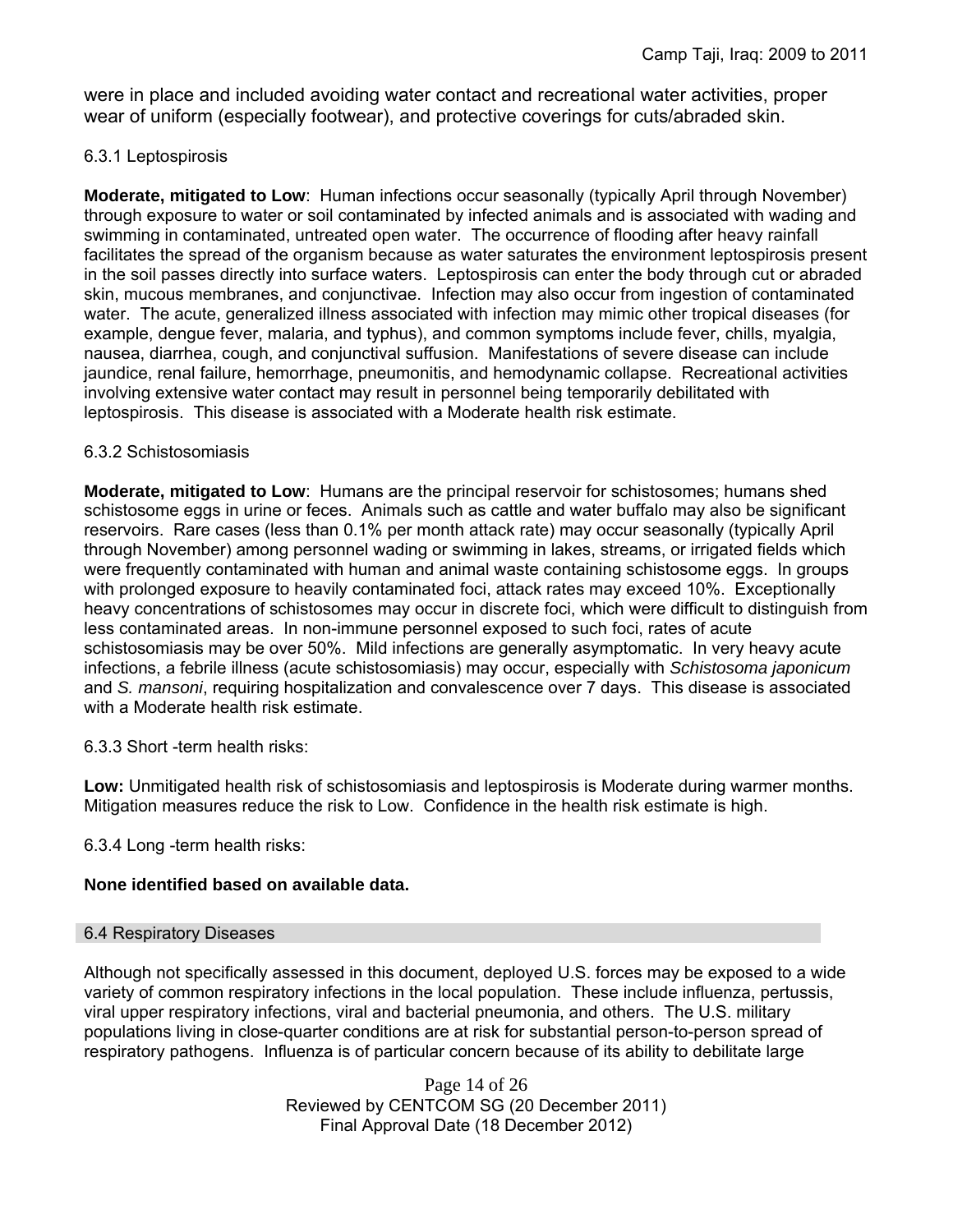numbers of unvaccinated personnel for several days. Mitigation strategies were in place and included routine medical screenings, vaccination, enforcing minimum space allocation in housing units, implementing head-to-toe sleeping in crowded housing units, implementation of proper Personal Protective Equipment (PPE) when necessary for healthcare providers and detention facility personnel.

# 6.4.1 Tuberculosis (TB)

**Moderate, mitigated to Low:** Potential health risk to U.S. personnel is Moderate, mitigated to Low, year round. Transmission typically requires close and prolonged contact with an active case of pulmonary or laryngeal TB, although it also can occur with more incidental contact. The Army Surgeon General has defined increased risk in deployed Soldiers as indoor exposure to locals or third country nationals of greater than one hour per week in a highly endemic active TB region. Additional mitigation included active case isolation in negative pressure rooms, where available.

## 6.4.2 Meningococcal meningitis

**Low:** Meningococcal meningitis poses a Low risk and is transmitted from person to person through droplets of respiratory or throat secretions. Close and prolonged contact facilitates the spread of this disease. Meningococcal meningitis is potentially a very severe disease typically requiring intensive care; fatalities may occur in 5-15% of cases.

6.4.3 Short-term health risks:

**Low:** Moderate (TB) to Low (for meningococcal meningitis). Overall risk was reduced to Low with mitigation measures. Confidence in the health risk estimate is high.

6.4.4 Long-term health risks:

**None identified based on available data.** Tuberculosis is evaluated as part of the Post Deployment Health Assessment (PDHA). A TB skin test is required post-deployment if potentially exposed and is based upon individual service policies.

### 6.5 Animal-Contact Diseases

## 6.5.1 Rabies

**Moderate, mitigated to Low:** Rabies posed a year-round moderate risk. Occurrence in local animals was well above U.S. levels due to the lack of organized control programs. Dogs were the primary reservoir of rabies in Iraq, and a frequent source of human exposure. In June 2008, the New Jersey Health department in The United States reported a confirmed case of rabies in a mixed-breed dog recently imported from Iraq. Rabies is transmitted by exposure to the virus-laden saliva of an infected animal, typically through bites, but could occur from scratches contaminated with the saliva. No cases of rabies acquired in Iraq have been identified in US Service Members to date. The vast majority (>99%) of persons who develop rabies disease will do so within a year after a risk exposure, there have been rare reports of individuals presenting with rabies disease up to six years or more after their last known risk exposure. Mitigation strategies included command emphasis of CENTCOM GO 1B, reduction of animal habitats, active pest management programs, and timely treatment of feral animal scratches/bites.

> Page 15 of 26 Reviewed by CENTCOM SG (20 December 2011) Final Approval Date (18 December 2012)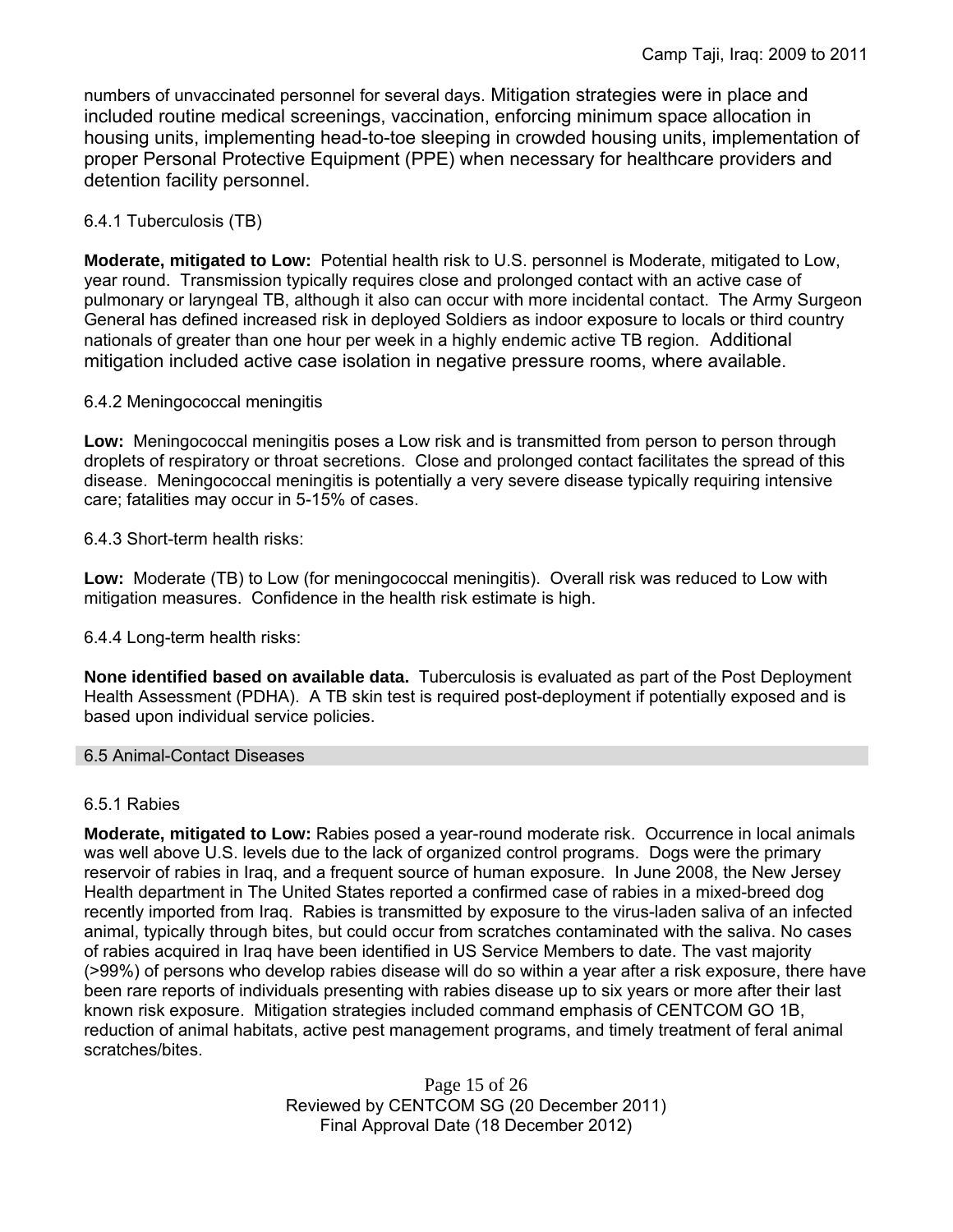### 6.5.2 Anthrax

**Low:** Anthrax cases are rare in indigenous personnel, and pose a Low risk to U.S. personnel. Anthrax is a naturally occurring infection; cutaneous anthrax is transmitted by direct contact with infected animals or carcasses, including hides. Eating undercooked infected meat may result in contracting gastrointestinal anthrax. Pulmonary anthrax is contracted through inhalation of spores and is extremely rare. Mitigation measures included consuming approved food sources, proper food preparation and cooking temperatures, avoidance of animals and farms, dust abatement when working in these areas, vaccinations, and proper PPE for personnel working with animals.

## 6.5.3 Q-Fever

**Moderate, mitigated to Low:** Potential health risk to U.S. personnel is Moderate, but mitigated to Low, year round. Rare cases are possible among personnel exposed to aerosols from infected animals, with clusters of cases possible in some situations. Significant outbreaks (affecting 1-50%) can occur in personnel with heavy exposure to barnyards or other areas where animals are kept. Unpasteurized milk may also transmit infection. The primary route of exposure is respiratory, with an infectious dose as low as a single organism. Incidence could result in debilitating febrile illness, sometimes presenting as pneumonia, typically requiring 1 to 7 days of inpatient care followed by return to duty. Mitigation strategies in place as listed in paragraph 6.5.2 except for vaccinations

### 6.5.4 H5N1 avian influenza

**Low:** Potential health risk to U.S. personnel is Low. Although H5N1 avian influenza (AI) is easily transmitted among birds, bird-to-human transmission is extremely inefficient. Human-to-human transmission appears to be exceedingly rare, even with relatively close contact. Extremely rare cases (less than 0.01% per month attack rate) could occur. Incidence could result in very severe illness with fatality rate higher than 50 percent in symptomatic cases. Mitigation strategies included avoidance of birds/poultry and proper cooking temperatures for poultry products.

## 6.5.5 Short-term health risks:

**Low:** Potential health risk to U.S. personnel is Low. Although H5N1 avian influenza (AI) is easily transmitted among birds, bird-to-human transmission is extremely inefficient. Human-to-human transmission appears to be exceedingly rare, even with relatively close contact. Extremely rare cases (less than 0.01% per month attack rate) could occur. Incidence could result in very severe illness with fatality rate higher than 50 percent in symptomatic cases. Mitigation strategies included avoidance of birds/poultry and proper cooking temperatures for poultry products.

## 6.5.6 Long-term health risks:

**Low:** A Low long term risk exists for rabies because, in rare cases, the incubation period for rabies can be several years.

# **7 Venomous Animal/Insect**

All information was taken directly from the Clinical Toxinology Resources web site from the University

Page 16 of 26 Reviewed by CENTCOM SG (20 December 2011) Final Approval Date (18 December 2012)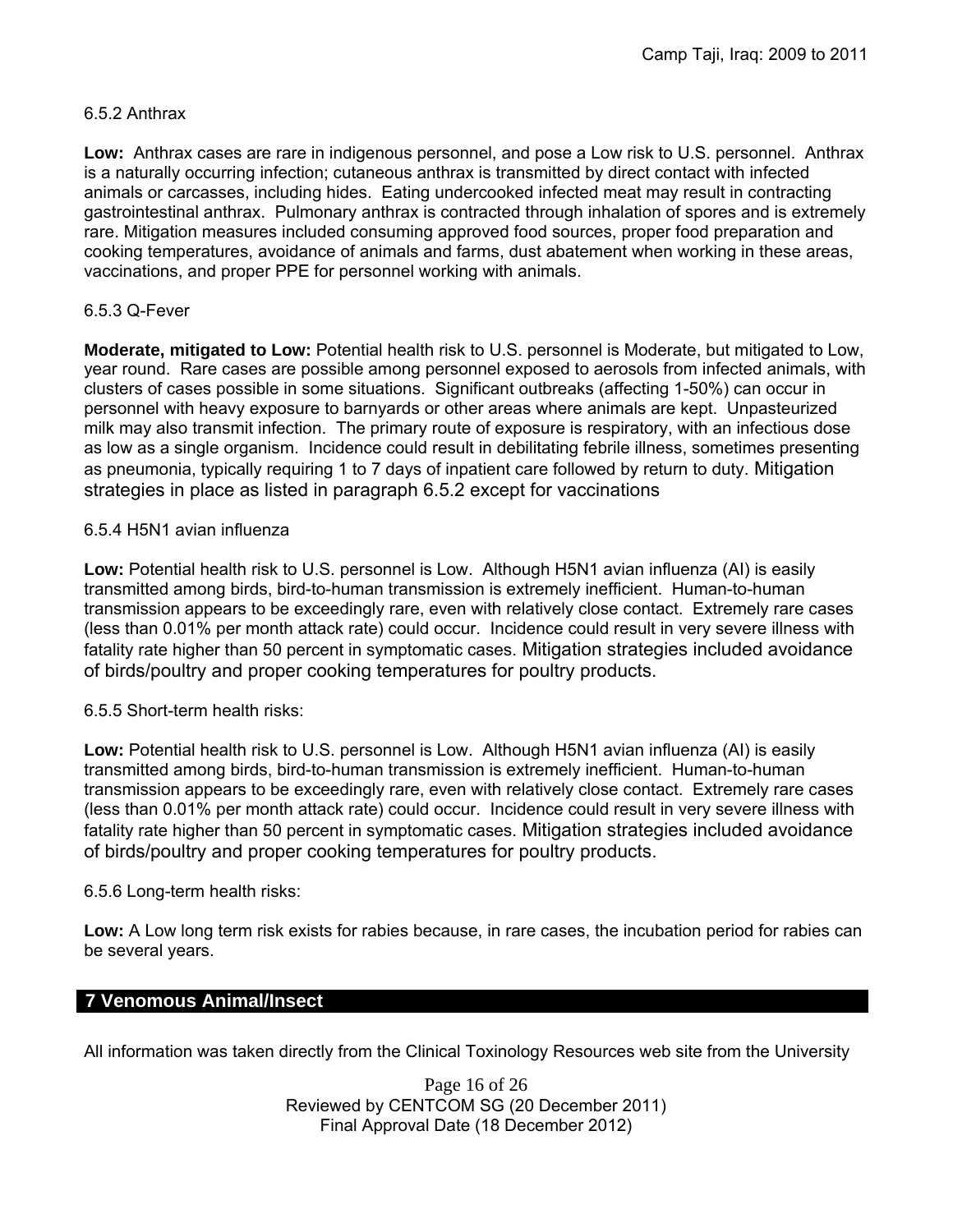of Adelaide, Australia (Reference 2). The species listed below have home ranges that overlap the location of Camp Taji and vicinity, and may present a health risk if they are encountered by personnel. See Section 9 for more information about pesticides and pest control measures.

### 7.1 Spiders

 *Latrodectus pallidus*: Clinical effects uncertain, but related to medically important species, therefore major envenoming cannot be excluded.

### 7.2 Scorpions

- *Androctonus crassicauda* (black scorpion)*: Severe envenoming possible and potentially lethal, however most stings cause only severe local pain.*
- *Buthacus leptochelys, B. macrocentrus, Compsobuthus matthiesseni, C. werneri*, *Mesobuthus caucasicus*, *M. eupeus, Odontobuthus doriae*, and *Orthochirus scrobiculosus*: Clinical effects unknown; there were a number of dangerous Buthid scorpions, but also others known to cause minimal effects only. Without clinical data it was unclear where this species fits within that spectrum.
- *Scorpio maurus*: Mild envenoming only, not likely to prove lethal. Stings by these scorpions were likely to cause only short lived local effects, such as pain, without systemic effects.
- *Hemiscorpius lepturus*: Severe envenoming possible, potentially lethal. Stings cause local necrosis and variable, sometimes fatal systemic effects, including haemolysis, cardiac failure, and central nervous system effects.
- *Hottentotta saulcyi*, *H. scaber*, and *H. schach*: Moderate envenoming possible but unlikely to prove lethal. Stings by these scorpions were likely to cause only short lived local effects, such as pain, without systemic effects.

### 7.3 Snakes

- Cerastes *gasperettii* (Gasperetti's horned sand viper): Potentially lethal envenoming, though unlikely. Bites may cause mild to moderate coagulopathy; severe coagulopathy not reported but cannot be excluded. Shock secondary to fluid shifts due to local tissue injury was possible in severe cases.
- *Hemorrhois ravergieri* (mountain racer), Malpolon monspessulanus (hooded malpolon), *Psammophis schokari* (Schokari Sand Snake), and *Pseudocyclophis persicus* (Persian Horned Viper): Clinical effects unknown, but unlikely to cause significant envenoming. Bites likely to cause either no effects or only mild local effects.
- *Macrovipera lebetina euphratica* (Levantine viper), and *M. lebetina obtuse* (Levantine viper): Severe envenoming possible, potentially lethal. Moderate to severe coagulopathy and haemorrhagins causing extensive bleeding. Renal damage was a recognized complication, usually secondary to coagulopathy.
- *Platyceps rhodorachis* (Jan's desert racer), and Psammophis lineolatus (Steppe ribbon racer): Mild envenoming only, not likely to prove lethal.
- *Vipera albicornuta* (White-horned Viper): Severe envenoming possible, potentially lethal. Bites may cause mild to severe local effects, shock and coagulopathy.

Page 17 of 26 Reviewed by CENTCOM SG (20 December 2011) Final Approval Date (18 December 2012)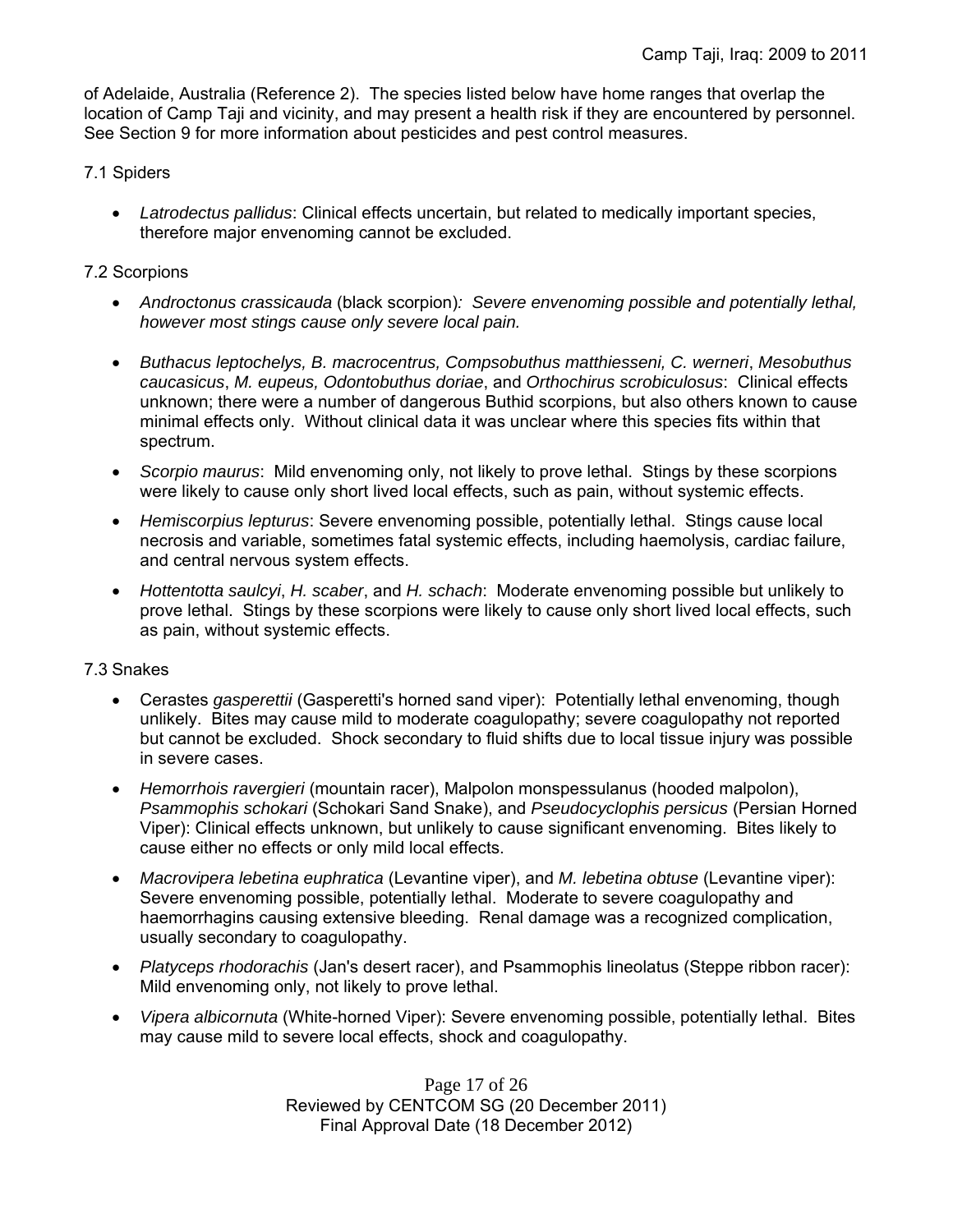*Walterinnesia aegyptia* (Black Desert Cobra): Clinical effects unknown, but potentially lethal envenoming, though unlikely, cannot be excluded. Bites were expect to cause local pain, swelling, probably not necrosis, general systemic effects, and possibly flaccid paralysis.

7.4 Short-term health risk:

**Low to High:** If encountered, effects of venom vary with species from mild localized swelling (e.g. *S. maurus*) to potentially lethal effects (e.g. *V. albicornuta*). See effects of venom above. Mitigation strategies included avoiding contact, proper wear of uniform (especially footwear), and timely medical treatment. Confidence in the health risk estimate is low (Reference 9, Table 3-6).

7.5 Long-term health risk:

### **None identified.**

# **8 Heat/Cold Stress**

### 8.1 Heat

Summer (June - September) monthly mean daily maximum temperatures range from 72 °F to 125 °F with an average monthly peak temperature of 111 °F based on historical climatological data from the U.S. Air Force Combat Climatology Center, 14<sup>th</sup> Weather Squadron. The health risk of heat stress/injury based on temperatures alone is Low (< 78 °F) from December – February, Moderate (78- 81.9°F) from November – March, and extremely high (≥ 88°F) from April – October. However, work intensity and clothing/equipment worn pose greater health risk of heat stress/injury than environmental factors alone (Reference 6). Managing risk of hot weather operations included monitoring work/rest periods, proper hydration, and taking individual risk factors (e.g. acclimation, weight, and physical conditioning) into consideration. Risk of heat stress/injury was reduced with preventive measures

### 8.1.1 Short-term health risk:

**Low to High, mitigated to Low:** The risk of heat injury was reduced to low through preventive measures such as work/rest cycles, proper hydration and nutrition, and monitoring Wet Bulb Globe Temperature (WBGT). Risk of heat injury in unacclimatized or susceptible populations (older, previous history of heat injury, poor physical condition, underlying medical/health conditions), and those under operational constraints (equipment, PPE, vehicles) is High from April – October, Moderate from November – March, and Low from December – February. Confidence in the health risk estimate is low (Reference 9, Table 3-6).

### 8.1.2 Long-term health risk:

**Low:** The long-term risk was Low. However, the risk may be greater to certain susceptible persons– those older (i.e., greater than 45 years), in lesser physical shape, or with underlying medical/health conditions. Long-term health implications from heat injuries were rare but can occur, especially from more serious injuries such as heat stroke. It was possible that high heat in conjunction with various chemical exposures can increase long-term health risks, though specific scientific evidence was not conclusive. Confidence in these risk estimates was medium (Reference 9, Table 3-6).

> Page 18 of 26 Reviewed by CENTCOM SG (20 December 2011) Final Approval Date (18 December 2012)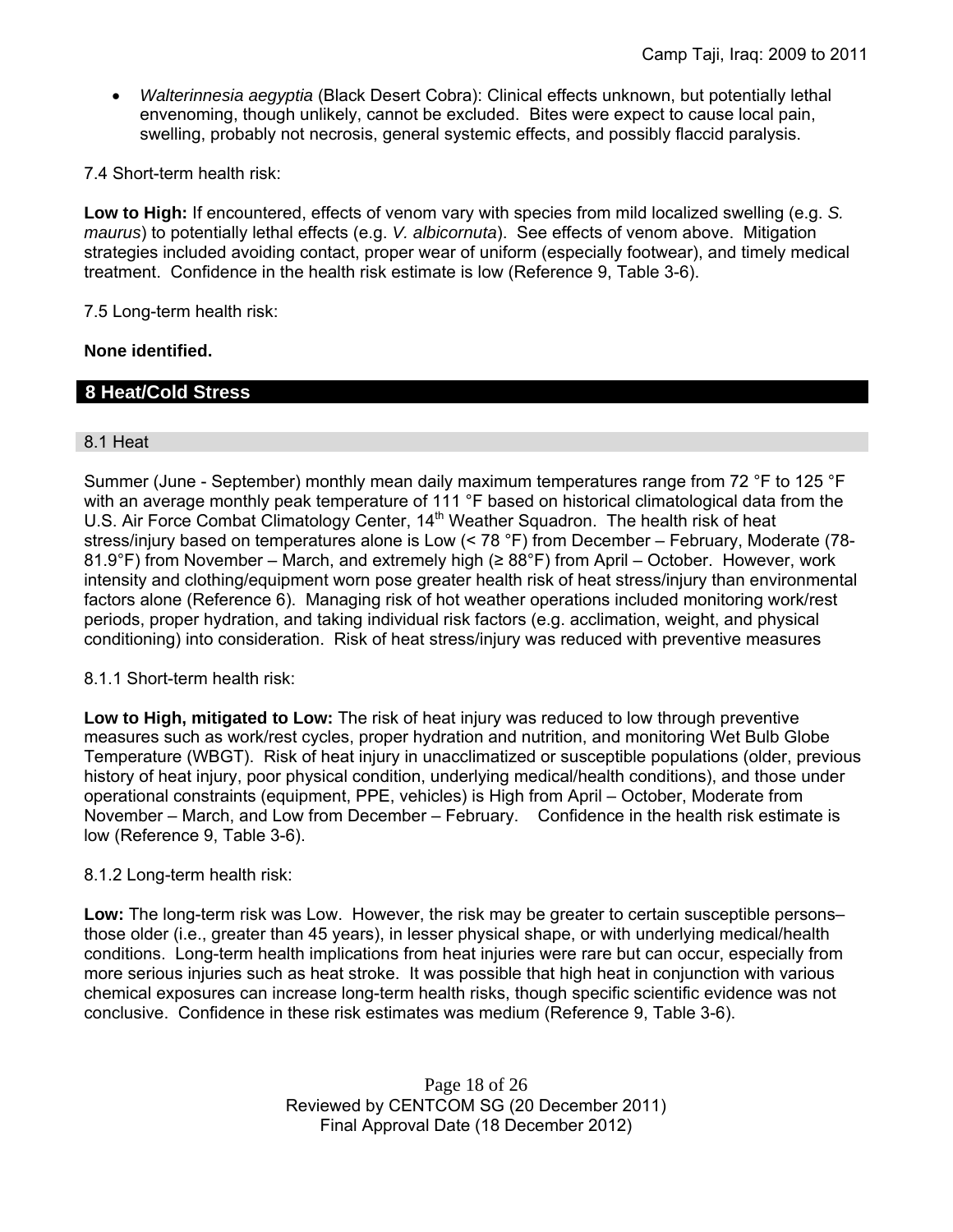### 8.2 Cold

Cold stress/injury can occur when temperatures fall below 60 °F. Because even on warm days there can be a significant drop in temperature after sunset by as much as 40 °F, there was a risk of cold stress/injury from October – April. The risk assessment for Non-Freezing Cold Injuries (NFCI), such as chilblain, trench foot, and hypothermia, was Low based on historical temperature and precipitation data. Frostbite was unlikely to occur because temperatures rarely drop below freezing. However, personnel may encounter significantly lower temperatures during field operations at higher altitudes. As with heat stress/injuries, cold stress/injuries were largely dependent on operational and individual factors instead of environmental factors alone.

8.2.1 Short-term health risk:

**Low:** The health risk of cold injury is Low. Confidence in the health risk estimate is medium.

8.2.2 Long-term health risk:

**Low:** The health risk of cold injury is Low. Confidence in the health risk estimate is high

## **9 Noise**

9.1 Continuous

Preventive Medicine Base Camp assessments of Camp Taji indicate that noise control procedures were in place and being followed at the times assessments were conducted.

9.1.1 Short-term and Long-term health risks:

**Low:** Short-term risk of noise injury with appropriate hearing protection use was low. Few exposed personnel (if any) were expected to have noticeable health effects during mission. Confidence in risk assessment was low (Reference 9, Table 3-6).

### 9.2 Impulse

Impulse noise was associated with weapons firing and exposures to enemy explosives (artillery, improvised explosive devices, etc). Exposure was intermittent; however exposures can be associated with temporary hearing loss and permanent hearing loss as well as other hearing or central nervous system disorders.

### 9.2.1 Short-term and Long-term health risks:

Not evaluated. No impulse noise data were available for risk assessment.

Page 19 of 26 Reviewed by CENTCOM SG (20 December 2011) Final Approval Date (18 December 2012)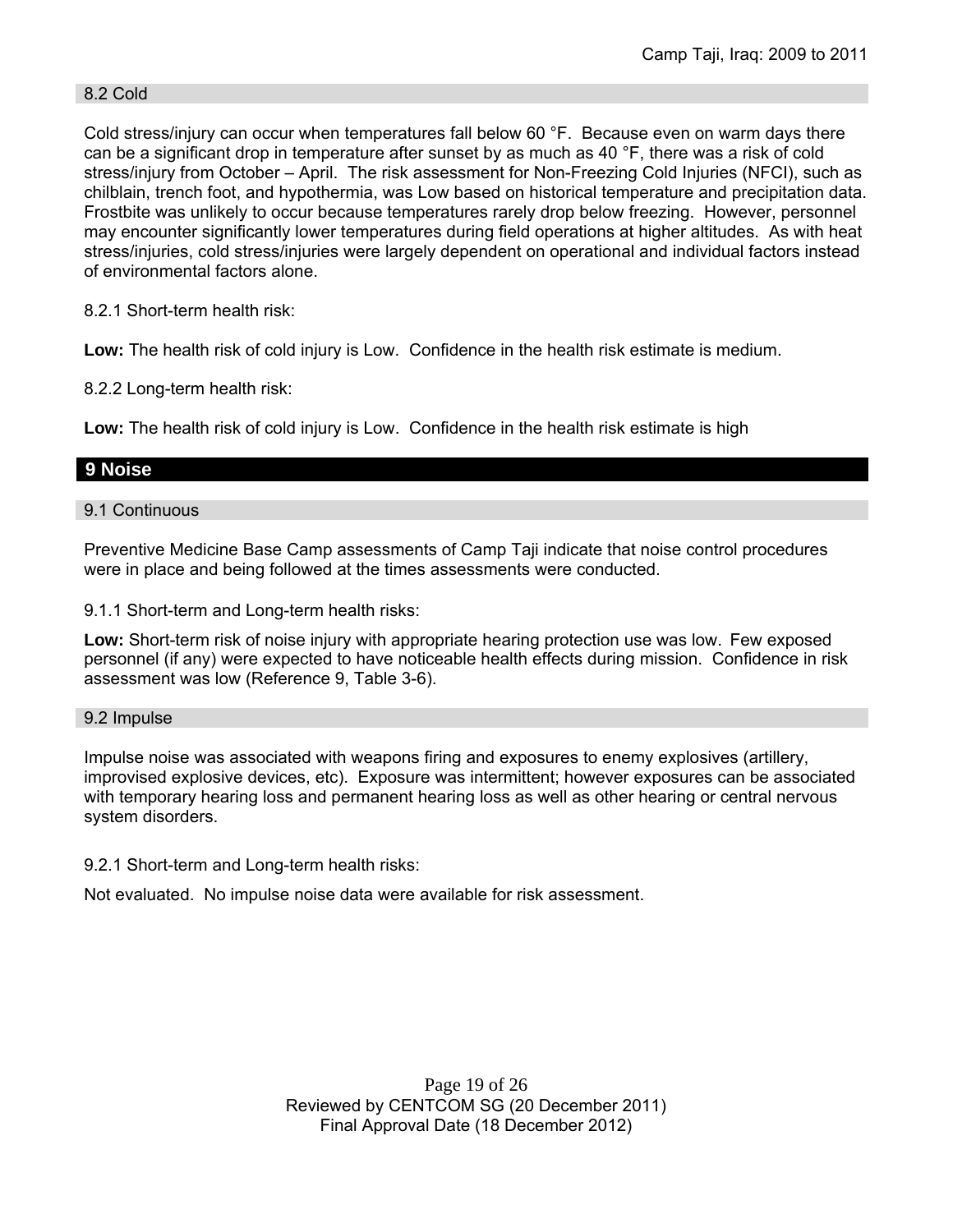# **10 Unique Incidents/Concerns**

#### 10.1 Potential environmental contamination sources

DoD personnel are exposed to various chemical, physical, ergonomic, and biological hazards in the course of performing their mission. These types of hazards depend on the mission of the unit and the operations and tasks which the personnel are required to perform to complete their mission. The health risk associated with these hazards depends on a number of elements including what materials are used, how long the exposure last, what is done to the material, the environment where the task or operation is performed, and what controls are used. The hazards can include exposures to heavy metal particulates (e.g. lead, cadmium, manganese, chromium, and iron oxide), solvents, fuels, oils, and gases (e.g. carbon monoxide, carbon dioxide, oxides of nitrogen, and oxides of sulfur). Most of these exposures occur when performing maintenance task such as painting, grinding, welding, engine repair, or movement through contaminated areas. Exposures to these occupational hazards can occur through inhalation (air), skin contact, or ingestion; however exposures through air are generally associated with the highest health risk.

#### 10.2 Waste Sites/Waste Disposal

No data was available.

#### 10.3 Fuel/petroleum products/industrial chemical spills

No data was available.

#### 10.4 Pesticides/Pest Control

The risk of exposure to pesticide residues was considered within the framework of typical residential exposure scenarios, based on the types of equipment, techniques, and pesticide products that have been employed, such as enclosed bait stations for rodenticides, various handheld equipment for spot treatments of insecticides and herbicides, and a number of ready-to-use (RTU) methods such as aerosol cans and baits. The control of rodents required the majority of pest management inputs, with the acutely toxic rodenticides staged as solid formulation lethal baits placed in tamper-resistant bait stations indoors and outdoors throughout cantonment areas. Nuisance insects, including biting and stinging insects such as bees, wasps, and ants, also required significant pest management inputs. Use of pesticides targeting against these pests generally involved selection of compounds with low mammalian toxicity and short-term residual using pinpoint rather than broadcast application techniques. No pesticide application reports in the DoD DOEHRS or MESL data porta for Camp Taji were found from 1 September 2009 through 1 September 2011.

#### 10.5 Asbestos

No data was available.

#### 10.6 Lead Based Paint

No data was available.

Page 20 of 26 Reviewed by CENTCOM SG (20 December 2011) Final Approval Date (18 December 2012)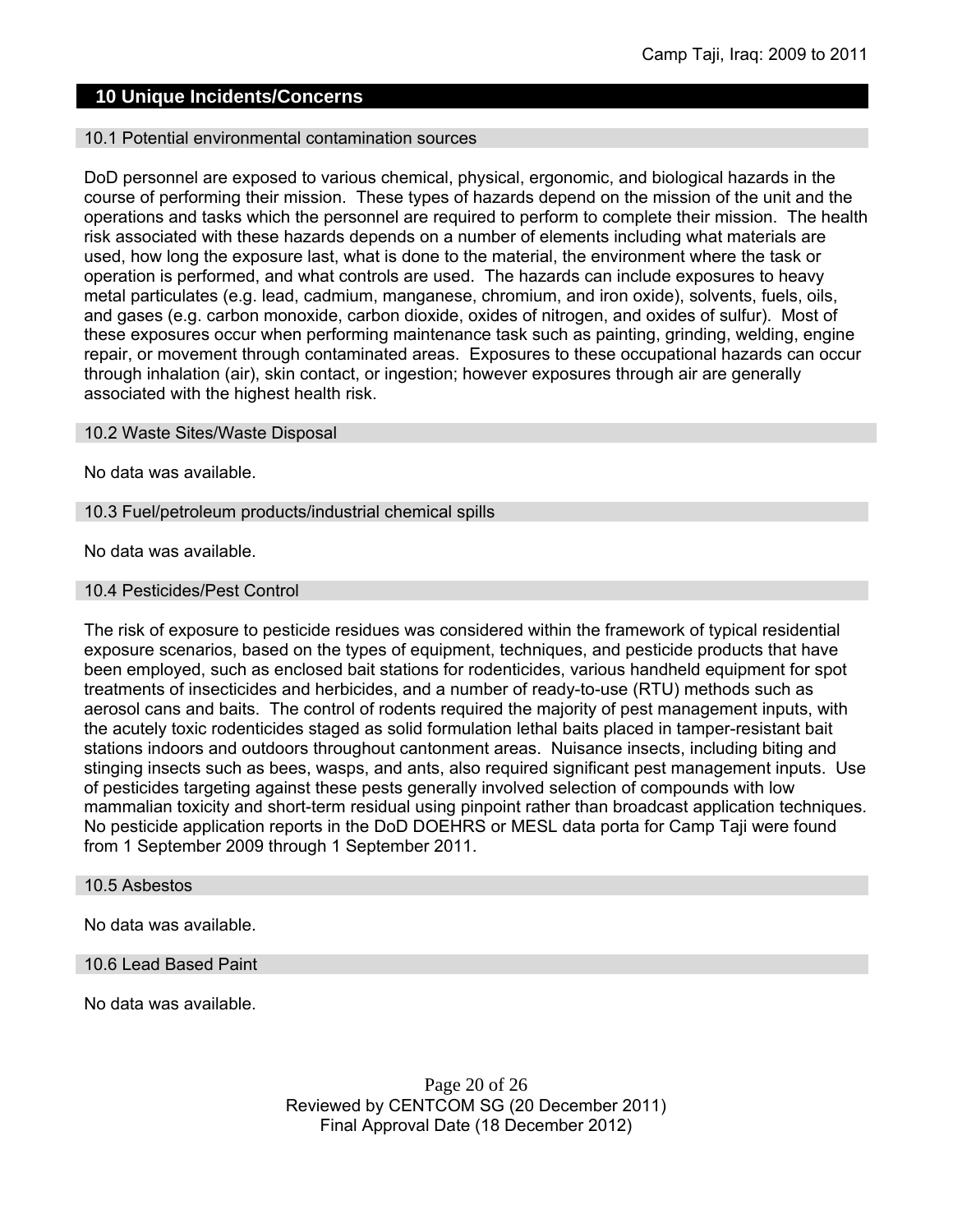### 10.7 Burn Pit

There were approximately 20 open burn pits located along the north boundary of Camp Taji. The burn pits were located approximately 0.2 km away from the nearest inhabited area and 3 to 5 km from the majority of the U.S. population. The burn pits have been continuously used for solid waste disposal since 2003; currently, only two or three of the burn pits were used at one time. Incinerators were added around 2008 but this did not eliminate the use of the burn pits until December 2010. In December 2011, the base transitioned control from the US Department of Defense to the US Department of State as one of several enduring sites of US personnel presence in country.

While not specific to Camp Taji, the consolidated epidemiological and environmental sampling and studies on burn pits that have been conducted as of the date of this publication have been unable to determine whether an association does or does not exist between exposures to emissions from the burn pits and long-term health effects (Reference 7). The committee's review of the literature and the data suggests that service in Iraq or Afghanistan (i.e., a broader consideration of air pollution than exposure only to burn pit emissions) may be associated with long-term health effects, particularly in susceptible (e.g., those who have asthma) or highly exposed subpopulations, such as those who worked at the burn pit. Such health effects would be due mainly to high ambient concentrations of PM from both natural and anthropogenic sources, including military sources. If that broader exposure to air pollution turns out to be relevant, potentially related health effects of concern are respiratory and cardiovascular effects and cancer. Susceptibility to the PM health effects could be exacerbated by other exposures, such as stress, smoking, local climatic conditions, and co-exposures to other chemicals that affect the same biologic or chemical processes. Individually, the chemicals measured at burn pit sites in the study were generally below concentrations of health concern for general populations in the United States. However, the possibility of exposure to mixtures of the chemicals raises the potential for health outcomes associated with cumulative exposure to combinations of the constituents of burn pit emissions and emissions from other sources.

10.7.1 Particulate Matter, less than 10 micrometers (PM $_{10}$ )

10.7.1.2 Exposure Guidelines:

Short Term (24-hour)  $PM_{10}$  ( $\mu$ g/m<sup>3</sup>):

- 
- Marginal MEG = 420
- Critical MEG = 600

): Long-term PM<sub>10</sub> MEG ( $\mu$ g/m<sup>3</sup>):

Negligible  $MEG = 250$  Not defined and not available.

10.7.1.3 Sample data/Notes:

A total of 91 valid PM<sub>10</sub> air samples were collected from 14 October 2009 to 29 January 2010. The range of 24-hour PM<sub>10</sub> concentrations was 38 μg/m<sup>3</sup> to 1700 μg/m<sup>3</sup> with an average concentration of  $202 \text{ ug/m}^3$ .

10.7.1.4 Short-term health risks:

Low to Moderate: The PM<sub>10</sub> average concentration (220  $\mu$ g/m<sup>3</sup>) was below the short-term PM<sub>10</sub> negligible MEG of 250  $\mu$ g/m<sup>3</sup> and was not considered a health hazard. However, the peak PM<sub>10</sub> concentration (1700 µg/m<sup>3</sup>) was greater than the short-term PM<sub>10</sub> critical MEG of 600 µg/m<sup>3</sup>. The shortterm risk assessment for the peak  $PM_{10}$  concentration was Moderate. Therefore,  $PM_{10}$  was not

> Page 21 of 26 Reviewed by CENTCOM SG (20 December 2011) Final Approval Date (18 December 2012)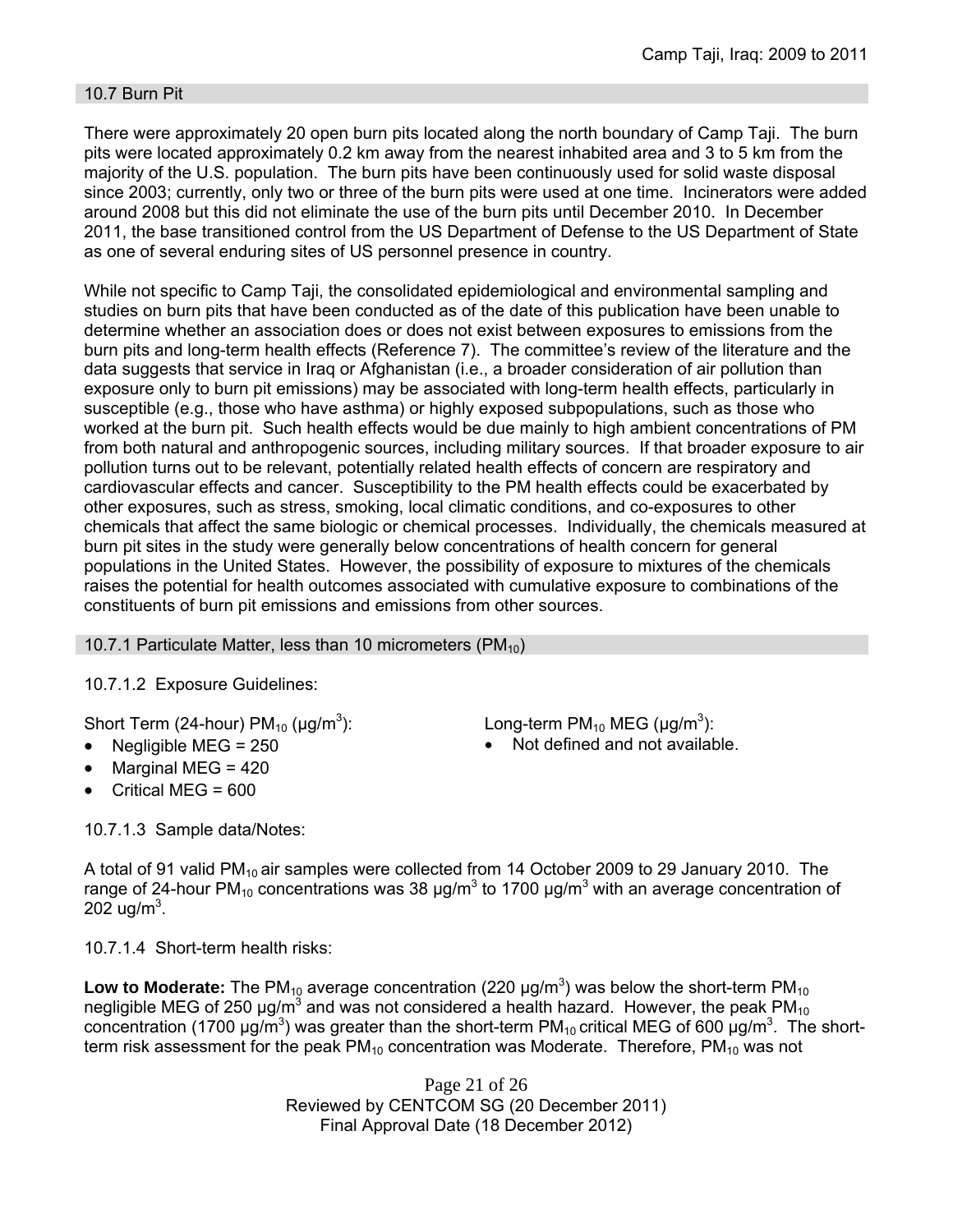expected to pose a short-term health risk to personnel on typical days, but peak exposures can occur, increasing the health risk level to Moderate. Daily average risk levels show no hazard for 85%, low risk for 8%, moderate risk for 2%, and high risk for 4% of the time. Confidence in the short-term  $PM_{10}$ health risk assessment was medium (Reference 9, Table 3-6).

Typical exposure to  $PM_{10}$  was expected to have little or no impact on mission readiness. No specific medical action required for typical exposures. Peak exposures may result in reduced mission capability. At PM<sub>10</sub> concentrations above 600 ug/m<sup>3</sup>, personnel may experience very notable eye, nose, and throat irritation and respiratory effects. Visual acuity may be impaired, as well as overall aerobic capacity. Those with a history of asthma or cardiopulmonary disease may experience more severe symptoms. Conditions may also result in adverse, non-health related materiel/logistical impacts (Reference 9, Table 3-2).

10.7.1.5 Long-term health risk:

**Not Evaluated-no available health quidelines**. The EPA has retracted its long-term NAAQS for PM<sub>10</sub> due to an inability to clearly link chronic health effects with chronic  $PM_{10}$  exposure levels.

10.7.2 Particulate Matter, less than 2.5 micrometers (PM<sub>2.5</sub>)

10.7.2.1 Exposure Guidelines:

Short Term (24-hour)  $PM_{2.5}$  MEGs ( $\mu$ g/m<sup>3</sup>):

- 
- Marginal MEG=250
- Critical MEG=500

10.7.2.2 Sample data/Notes:

): Long-term  $PM_{2.5}$  MEG ( $\mu$ g/m<sup>3</sup>):

Negligible MEG=65 Vertext Marginal MEG=65 Vertext Vertext Marginal MEG=65

A total of 27 valid PM<sub>2.5</sub> air samples were collected from 23 September 2009 to 10 November 2009. The range of 24-hour PM<sub>2.5</sub> concentrations was 24  $\mu$ g/m<sup>3</sup> to 287  $\mu$ g/m<sup>3</sup> with an average concentration of 114  $\mu$ g/m<sup>3</sup>.

10.7.2.3 Short-term health risks:

Low: The short-term PM<sub>2.5</sub> risk assessment was Low for average and peak concentrations. A Low health risk assessment for typical and peak exposure concentrations suggests that short-term exposure to  $PM_{2.5}$  at Camp Taji was expected to have little or no impact on mission readiness (Reference 9, Table 3-2). Daily average risk levels for  $PM_{2.5}$  show no hazard for 30%, low risk for 60%, and moderate risk for 10% of the time. Confidence in the short-term  $PM_{2.5}$  risk assessment was low (Reference 9, Table 3-6).

The hazard severity was negligible for average  $PM_{2.5}$  exposures. The results predict that a few personnel may experience notable eye, nose, and throat irritation; most personnel will experience only mild effects. Pre-existing health conditions (e.g., asthma, or cardiopulmonary diseases) may be exacerbated (Reference 9, Table 3-10).

For the highest observed  $PM<sub>2.5</sub>$  exposure, the hazard severity was marginal. During peak exposures at the marginal hazard severity level, a majority of personnel will experience notable eye, nose, and throat

> Page 22 of 26 Reviewed by CENTCOM SG (20 December 2011) Final Approval Date (18 December 2012)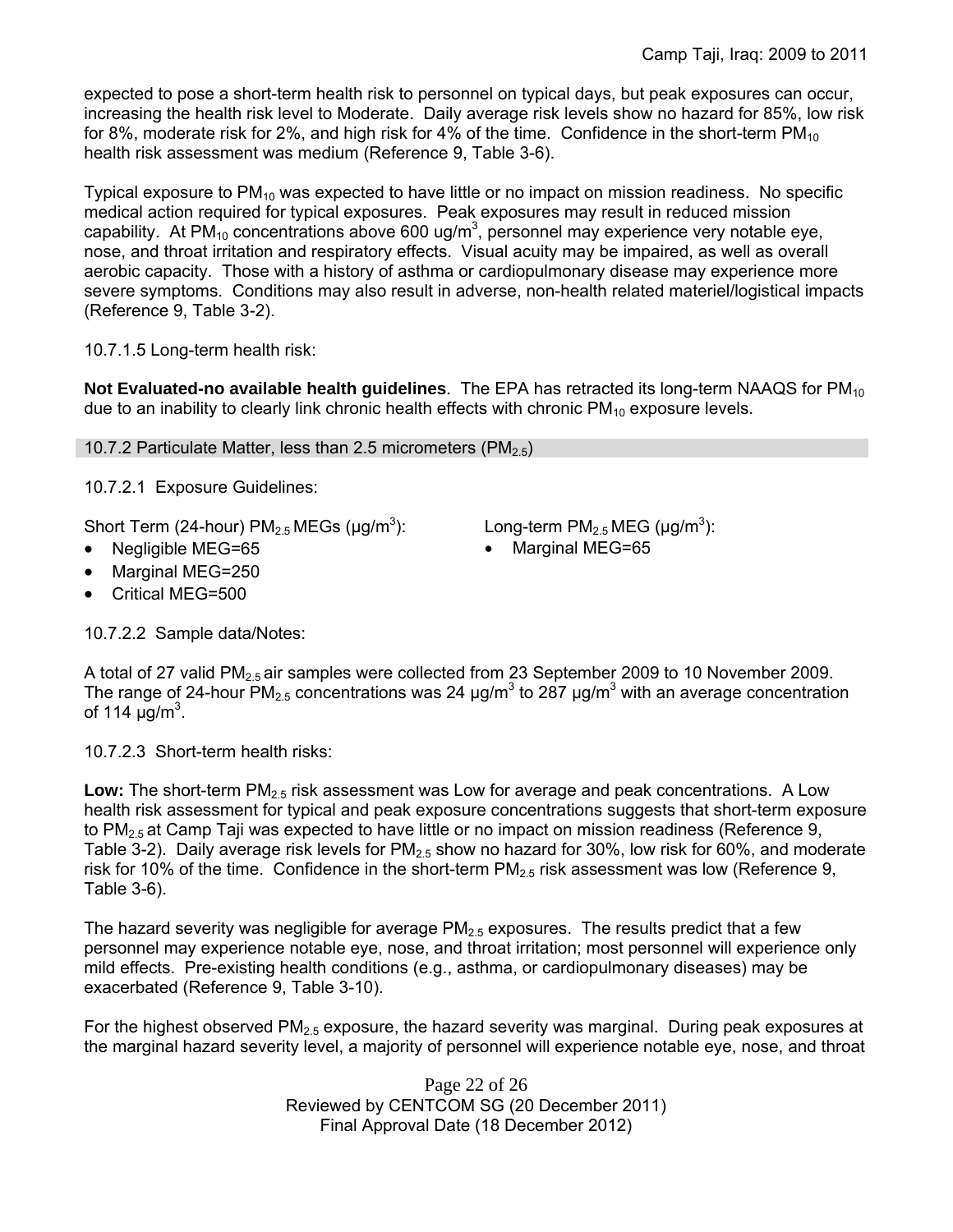irritation and some respiratory effects. Some lost duty days were expected. Significant aerobic activity will increase risk. Those with a history of asthma or cardiopulmonary disease were expected to experience increased symptoms (Reference 9, Table 3-10).

10.7.2.4 Long-term health risks:

Low: The long-term health risk assessment was Low for average PM<sub>2.5</sub> concentration. A Low risk level suggests that no specific medical action will be required for long-term typical exposure concentrations. Confidence in the long-term  $PM_{2.5}$  risk assessment was low (Reference 9, Table 3-6).

The hazard severity was marginal for average  $PM<sub>2.5</sub>$  exposures. The results predict that with repeated exposures above the marginal hazard severity threshold, it is plausible that development of chronic health conditions such as reduced lung function or exacerbated chronic bronchitis, chronic obstructive pulmonary disease (COPD), asthma, atherosclerosis, or other cardiopulmonary diseases could occur in generally healthy troops. Those with a history of asthma or cardiopulmonary disease were considered to be at particular risk. This guideline was an uncertain screening value - it was not a known health effects concentration (Reference 9, Table 3-10).

10.7.3 Airborne Metals from  $PM_{10}$ 

10.7.3.1 Exposure Guidelines

No  $PM_{10}$  airborne metal concentrations exceeded the short and long-term MEGs.

10.7.3.2 Sample data/Notes:

A total of 91 air samples were collected at Camp Taji from 14 October 2009 to 29 January 2010. None of the analyzed metals in the samples were found at concentrations above the 1-year negligible MEGs.

10.7.3.3 Short and long-term health risks:

### **None identified based on available data.**

```
10.7.4 Volatile Organic Compounds (VOC)
```
10.7.4.1 Exposure Guidelines

No VOC concentrations exceeded the short and long-term MEGs.

10.7.4.2 Sample data/Notes:

The health risk assessment was based on average and peak concentration of 3 valid VOC air samples collected on 21 September 2009 and 25 September 2009. None of the analyzed VOC pollutants were found at concentrations above short or long-term MEGs.

10.7.4.3 Short and long-term health risks:

**None identified based on the available sampling data.** No parameters exceeded 1-year Negligible MEGs.

> Page 23 of 26 Reviewed by CENTCOM SG (20 December 2011) Final Approval Date (18 December 2012)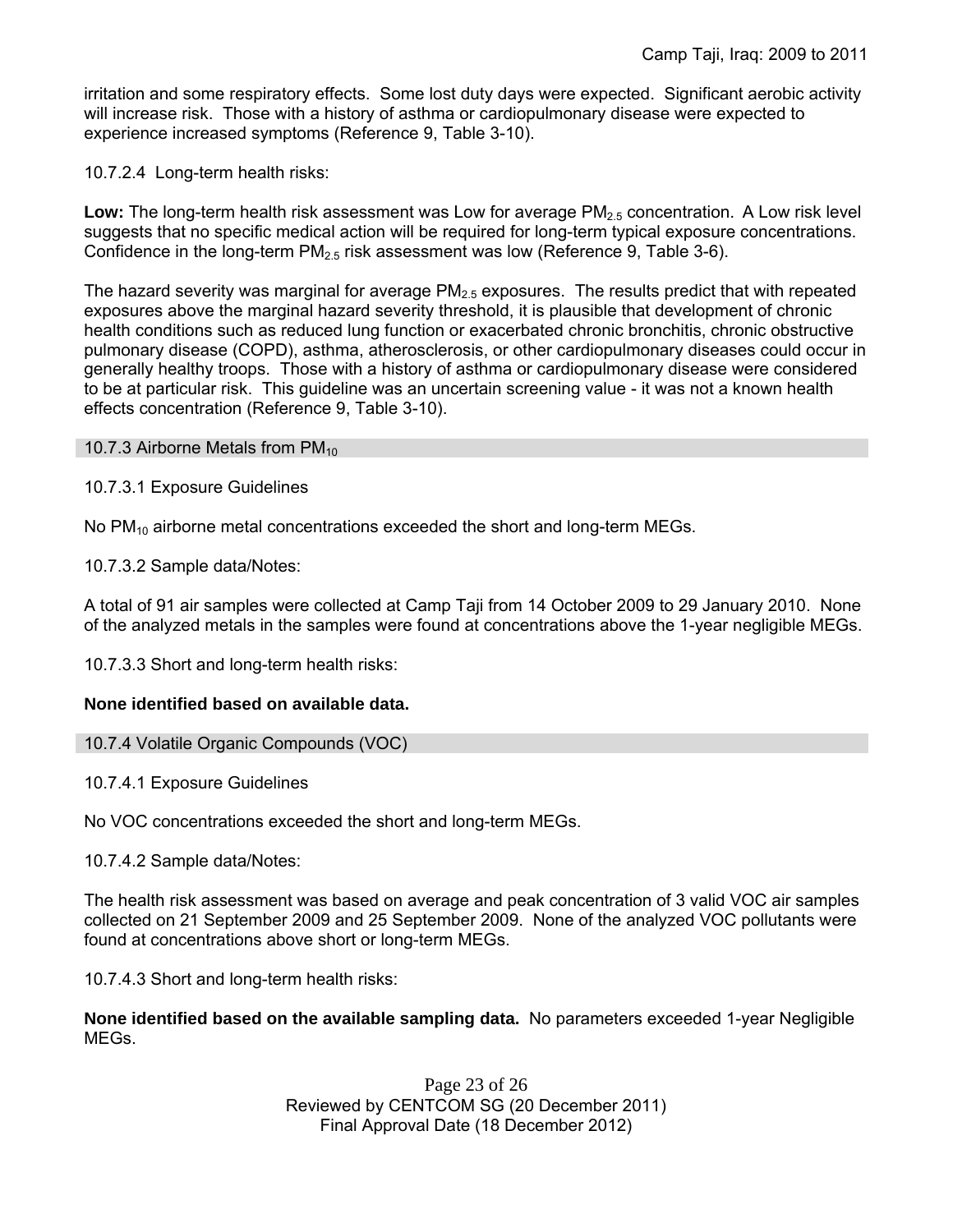## **10.7.5 Soil**

### 10.7.5.1 Site-Specific Sources Identified

10.7.5.2 Sample data/Notes:

A total of 7 valid surface soil samples were collected from 5 November 2009 through 27 June 2010, to assess OEH health risk to deployed personnel. The primary soil contamination exposure pathways were dermal contact and dust inhalation near the designated burn pit. Based on sample field data sheets this area was also used for physical training and recreation. Typical parameters analyzed for included Semi Volatile Organic Compounds (SVOCs), heavy metals, Polychlorinated biphenyls (PCBs), pesticides, herbicides. If the contaminant was known or suspected, other parameters may have been analyzed for (i.e. Total Petroleum Hydrocarbons (TPH) and Polycyclic aromatic Hydrocarbons (PAH) near fuel spills). The percent of the population exposed to soil and associated dust in the sampled areas was > 75% for 6 samples and < 10% for 1 sample. For the risk assessment, personnel are assumed to remain at this location for 6 months to 1 year.

10.7.5.3 Short-term health risk:

**Not an identified source of health risk**. Currently, sampling data for soil are not evaluated for short term (acute) health risks**.**

10.7.5.4 Long-term health risk:

**None identified based on available sample data.** No parameters exceeded 1-year Negligible MEGs.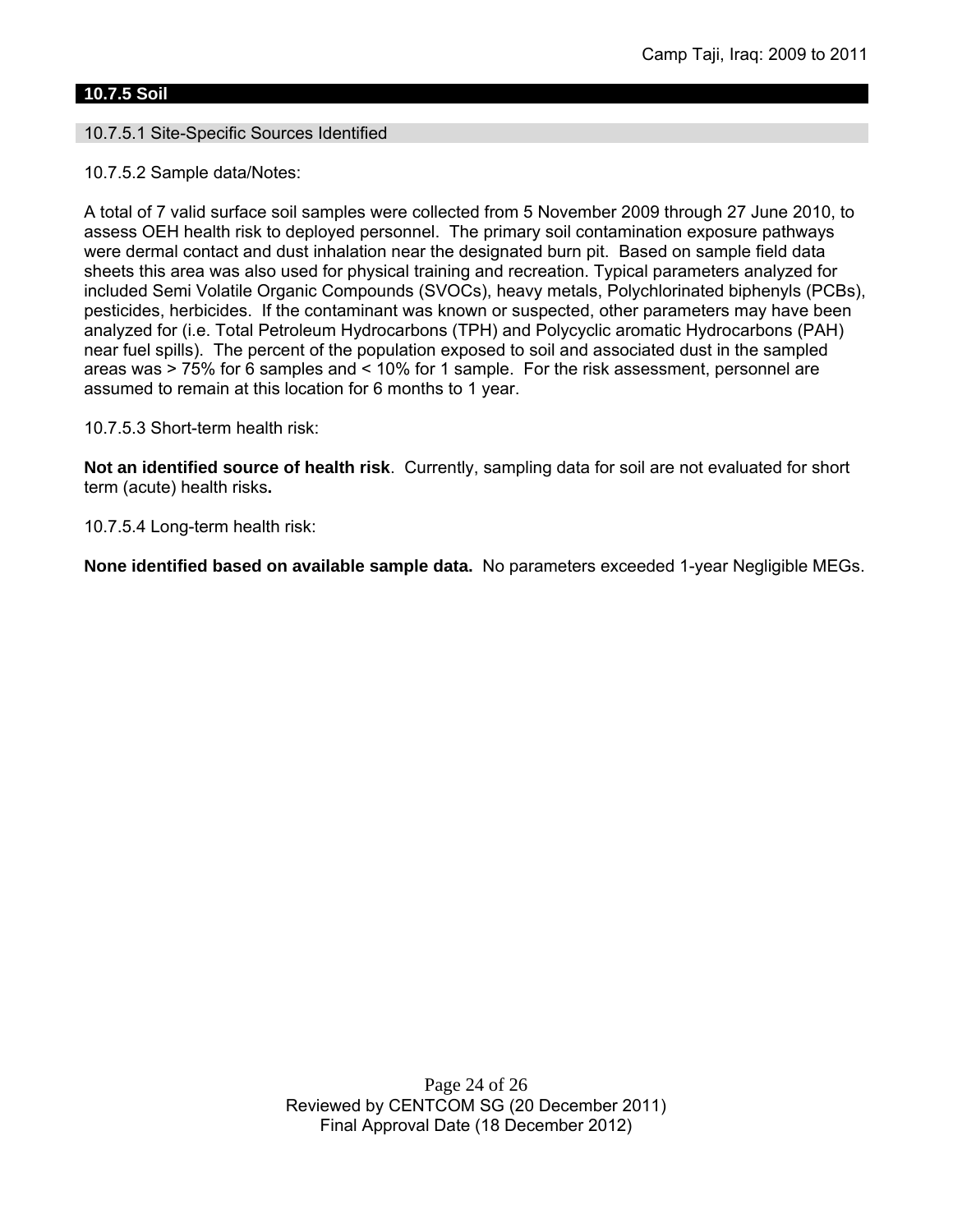## *12 References<sup>1</sup>*

*1.* Casarett and Doull's Toxicology: the Basic Science of Exposures, Chapter 2- Principles of Toxicology; Fifth Edition, McGraw Hill, New York.

2. Clinical Toxinology Resources: http://www.toxinology.com/. University of Adelaide, Australia.

3. Defense Occupational and Environmental Health Readiness System (referred to as the DOEHRS-EH database) at https://doehrs-ih.csd.disa.mil/Doehrs/. Department of Defense (DoD) Instruction 6490.03, *Deployment Health*, 2006.

4. DoDI 6055.05, Occupational and Environmental Health, 2008.

5. DoD MESL Data Portal: https://mesl.apgea.army.mil/mesl/.Some of the data and reports used may be classified or otherwise have some restricted distribution.

6. Goldman RF. 2001. Introduction to heat-related problems in military operations. *In*: Textbook of military medicine: medical aspects of harsh environments Vol. 1, Pandolf KB, and Burr RE (Eds.), Office of the Surgeon General, Department of the Army, Washington DC.

7. IOM (Institute of Medicine). 2011*.* Long-term health consequences of exposure to burn pits in Iraq and Afghanistan*.* Washington, DC: The National Academies Press.

8. Joint Staff Memorandum (MCM) 0028-07, Procedures for Deployment Health Surveillance, 2007.

9. USAPHC TG230, June 2010 Revision.

 $\overline{a}$ 

10. USACHPPM 2008 Particulate Matter Factsheet; 64-009-0708, 2008

11. Modification 11 to United States Central Command Individual Protection and Individual Unit Deployment Policy, 2 December 2011.

12. National Center for Medical Intelligence (NCMI). 2010. Defense Intelligence Report: (U) Baseline Infectious Disease Risk Assessment CENTCOM: Iraq. Defense Intelligence Agency, https://www.intelink.gov/ncmi/index.php.

Page 25 of 26 Reviewed by CENTCOM SG (20 December 2011) Final Approval Date (18 December 2012)

 $1$  NOTE. The data are currently assessed using the TG230 2010. The general method involves an initial review of the data which eliminates all chemical substances not detected above 1-yr negligible MEG. Those substances screened out are not considered acute or chronic health hazards so are not assessed further. For remaining substances, acute and chronic health effects are evaluated separately for air and water (soil is only evaluated for long term risk). This is performed by deriving separate short-term and long term population exposure level estimates (referred to as population exposure point concentrations (PEPC) that are compared to MEGs derived for similar exposure durations. If less than or equal to negligible MEG the risk is Low. If levels are higher than negligible then there is a chemical-specific toxicity and exposure evaluation by appropriate SMEs, which includes comparison to any available marginal, critical or catastrophic MEGs. For drinking water 15 L/day MEGs are used for the screening while site specific 5-15 L/day are used for more detailed assessment. For nondrinking water (such as that used for personal hygiene or cooking) the 'consumption rate' is limited to 2 L/day (similar to the EPA) which is derived by multiplying the 5 L/day MEG by a factor of 2.5. This value is used to conservatively assess non drinking uses of water.